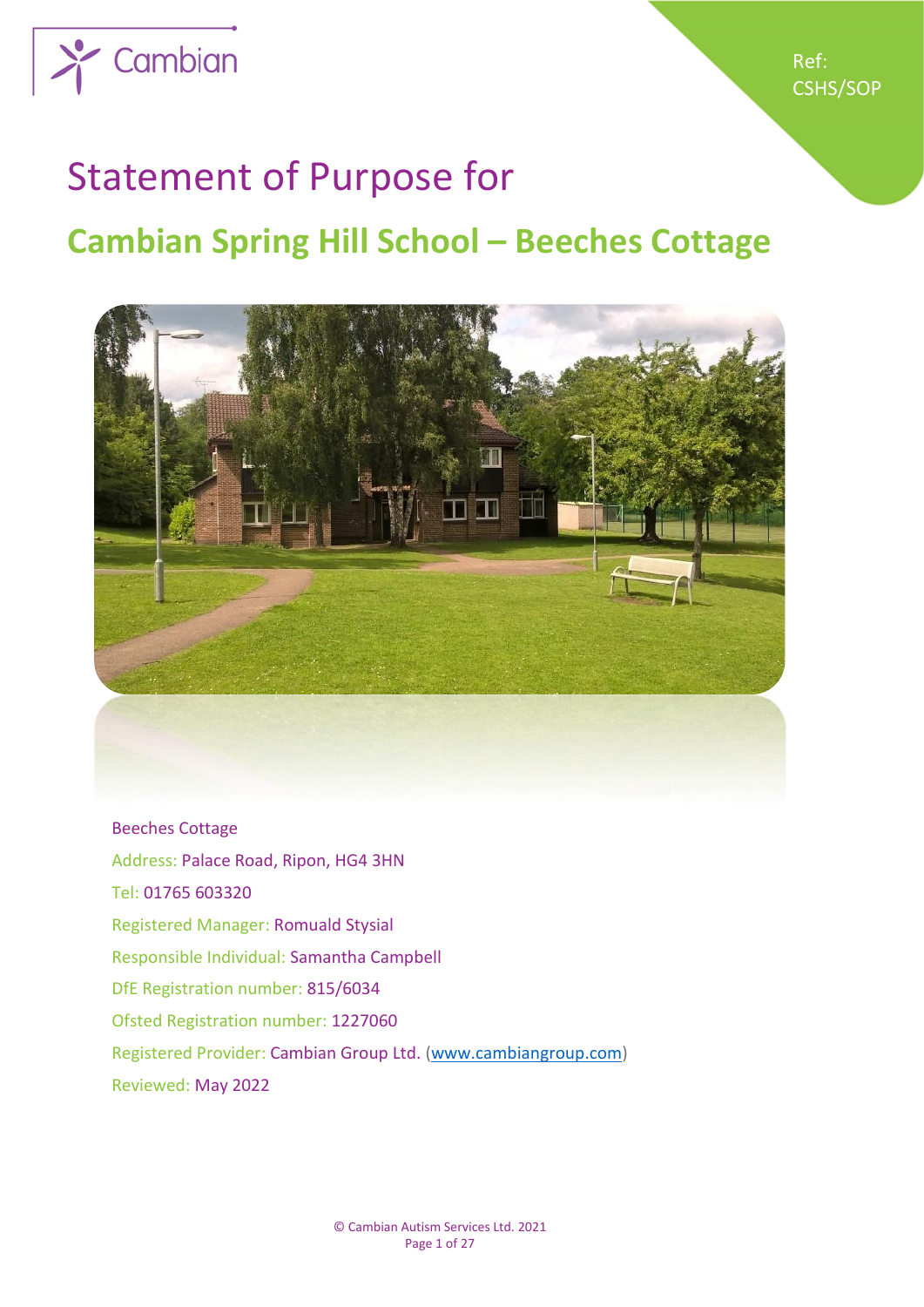

# **Contents**

| 1. |                                                                                                                    |  |
|----|--------------------------------------------------------------------------------------------------------------------|--|
|    |                                                                                                                    |  |
| 2. |                                                                                                                    |  |
|    |                                                                                                                    |  |
|    |                                                                                                                    |  |
|    |                                                                                                                    |  |
|    |                                                                                                                    |  |
|    |                                                                                                                    |  |
|    |                                                                                                                    |  |
|    |                                                                                                                    |  |
| 3. |                                                                                                                    |  |
|    |                                                                                                                    |  |
|    |                                                                                                                    |  |
|    |                                                                                                                    |  |
| 4. |                                                                                                                    |  |
|    |                                                                                                                    |  |
|    |                                                                                                                    |  |
| 5. |                                                                                                                    |  |
|    |                                                                                                                    |  |
| 6. |                                                                                                                    |  |
|    |                                                                                                                    |  |
|    | Details of the qualifications and professional supervision of staff involved in providing healthcare or therapy 15 |  |
| 7. |                                                                                                                    |  |
|    |                                                                                                                    |  |
| 8. |                                                                                                                    |  |
|    |                                                                                                                    |  |
|    |                                                                                                                    |  |
|    |                                                                                                                    |  |
| 9. |                                                                                                                    |  |
|    |                                                                                                                    |  |
|    |                                                                                                                    |  |
|    |                                                                                                                    |  |
|    |                                                                                                                    |  |
|    |                                                                                                                    |  |
|    |                                                                                                                    |  |
|    |                                                                                                                    |  |
|    |                                                                                                                    |  |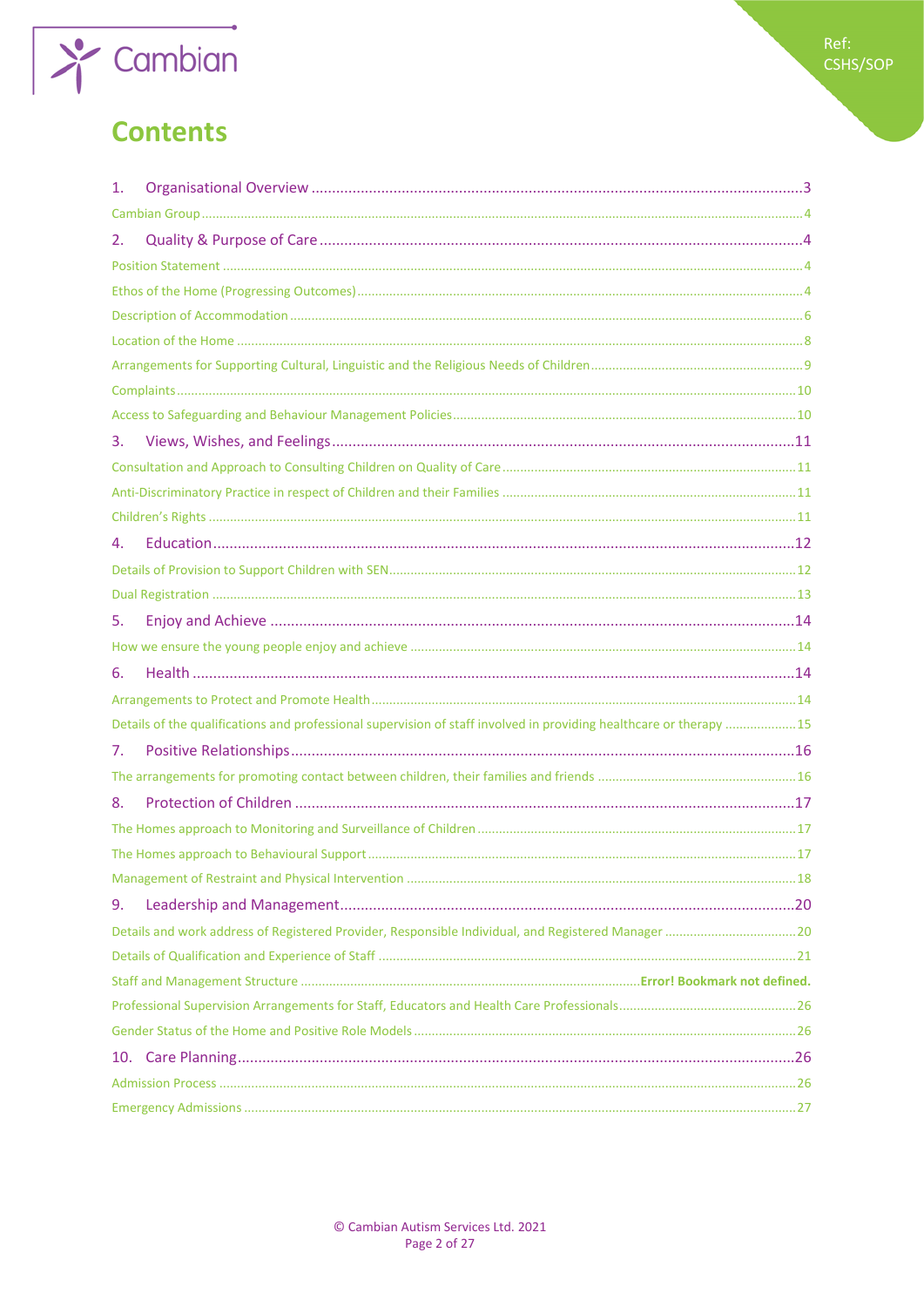

# <span id="page-2-0"></span>**Our Vision**

Together, Everyone Achieves More

To establish a community where mutual respect and working interconnectedly enables children, young people and team members to develop their individual potential. To be recognised as a place which is welcoming and inclusive and where a culture of learning is established by way of an integrated approach to delivering high quality approaches to supporting wellbeing, health, education and care; a place where happy and enduring memories are made

# **Our Mission**

Cambian Spring Hill School – Beeches Cottage ("Beeches Cottage") is one inclusive community where we inspire each other to learn, achieve and work towards our personal best by providing opportunities that facilitate aspirations, success and excellence.

Our World is fast changing and can be overwhelming, particularly so when you have autism. The purpose of Beeches Cottage is to prepare our young people for adulthood; we want then to thrive and live happy and safe lives. It is our duty to support our young people to reach their full academic potential; equally we want them to develop character, resilience and levels of independence, alongside their studies in the residential provision. We believe that experiences and activities, outside the classroom, provide fantastic incidental learning opportunities that often complement classroom-based education.

Beeches Cottage is a community and our young people learn as much from each other as they do from the people supporting them. We want all of our young people to develop the skills required to make positive contributions to their community by showing respect and tolerance of others. Whilst they are with us, we ensure our children and young people's emotional wellbeing is supported by a highly supportive and caring team of staff.

# **Our Values**

**S**elf-growth We develop self-awareness which helps us to transform and improve confidence **P**atience We manage problems without becoming annoyed or anxious **I**nclusion Everyone is made to feel part of our community – nobody is left out **R**espect We treat everyone with respect and dignity to enable them to discover their potential **I**nterconnected We collaborate and work together to achieve the best outcomes for everyone **T**rustworthiness We are all expected to be in the right place, at the right time, doing the right thing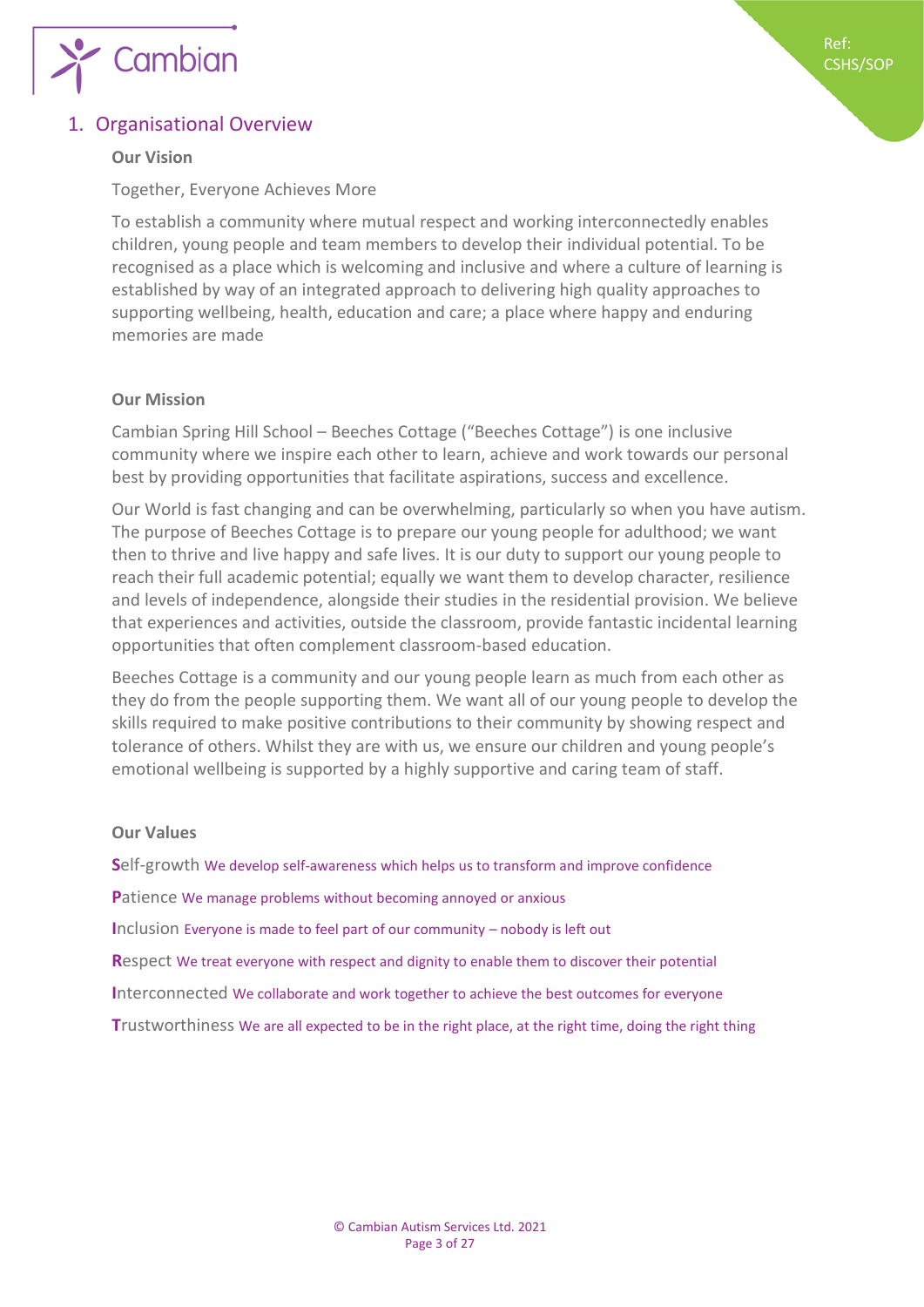

# <span id="page-3-0"></span>Cambian Group

The Cambian Group is one of the largest providers of specialist behavioural services in the UK. We care for both adults and children including those with challenging behaviours and complex needs. We offer specialist education, residential, mental health, and fostering services, ensuring that each person in our care achieves their personal best.

Ref: CSHS/SOP

At Cambian Group we provide tailored care programmes, therapeutic environments, and highly dedicated and experienced staff members to empower individuals to progress towards a better life and prepare them for independent living. We provide services for more than 2,400 individuals in 286 services. We work with over 140 public authorities and employ more than 6,000 people.

Our children's services aim to meet the needs of children across the continuum of care. We provide a range of specialist service that support this ambition providing where possible every child the care, therapy and learning they need to ensure they achieve their personal best. We focus on delivering clear outcome for each person in our services.

# <span id="page-3-1"></span>2. Quality & Purpose of Care

### <span id="page-3-2"></span>Position Statement

Beeches Cottage is situated on site at Cambian Spring Hill School; part of the Cambian Group Ltd. and CareTech Holdings Ltd. We provide Education, Care, and Therapy for up to 6 young people, male and female, aged 8-19 years. The oldest child we will admit will be no older than 17.5 years of age. We look after young people with a primary diagnosis of ASD in 38-week and 52-week placements who are able to interact and share a home with up to 5 other children and/or young people.

Our young people have a variety of Special Education Needs and will have an Education, Health, and Care Plan (EHCP) with a primary diagnosis of autism/ASD. Our robust assessment processes determine whether we are able to support and care for individuals with co-morbid diagnoses such as for ADHD, MLD, developmental delay, speech, language and communication needs. Our initial assessment takes into consideration other associated learning difficulties and/or disabilities including epilepsy and support with personal care needs. Beeches Cottage does not provide for children and young people with SEMH needs or who require DOLs provision.

Supervision levels will be assessed on individuals' level of independence due to the nature of the setting. Our usual staffing level is 1:2 or 1:3 (staff to young people). We currently have residential support night workers and 'sleep in' staff depending on the needs of the young people.

1:1 staffing levels are provided where assessment of the placement identifies that additional support is needed. Beeches Cottage is not suitable for children or young people who require a solo placement home.

# <span id="page-3-3"></span>Ethos of the Home (Progressing Outcomes)

We believe residential schooling should be a positive and highly rewarding experience for young people and their families. We promote this by supporting young people to manage difficulties they might have encountered within previous educational and/or care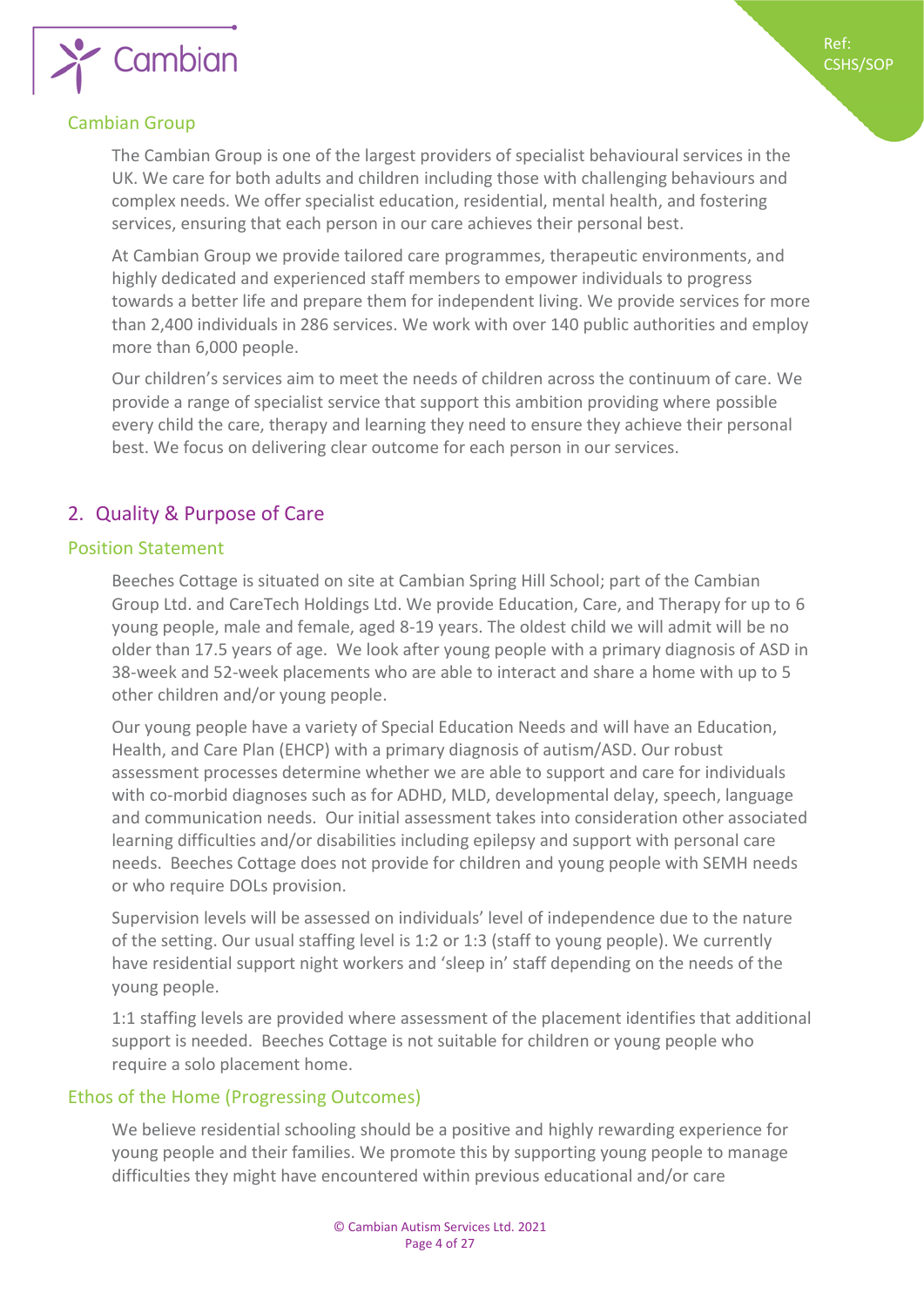Ref: CSHS/SOP

# Cambian

experiences. We achieve this by developing strong working relationships with young people and their parents/carers and responding appropriately to any concerns they may have.

We provide medium to long term Education and Care in a settled, stimulating, and safe environment.

The aim of Beeches Cottage is to enable each and every young person to achieve their personal best; we work in tandem with young people, their families, and other professionals to ensure that their needs, wishes, and feelings are met.

The relationship between staff and young people is at the heart of everything we do. Our multi-disciplinary approach is integrated across education, care, and therapy, giving young people the best chance to succeed in their academic and personal development.

Our key objectives focus upon the improvement of communication and social skills including progress in self-management of behaviour, independence/life skills and physical/emotional health and wellbeing. We ensure that opportunities to secure progress against EHCP targets are prioritised and ensure that young people are consulted about all aspects of their care through the Annual Review process, monthly case management reports by keyworkers, LAC reviews and day to day conversations as well as formal meetings. The team work closely with school staff to secure the highest levels of engagement in learning for each young person.

Each child/young person is expected to access school and is supported via bespoke timetables and learning opportunities. Sometimes, transition to school for some of our young people takes longer, especially if they have been out of school for a considerable period. The school are able to cater for the most academically capable learners as well as those who need a programme of learning which focuses upon developing independence, such as our Quality of Life™ curriculum. The school will ascertain gaps in learning and screen for potential by undertaking standardised baseline assessments.

Some of our young people receive a blended learning approach and engage in activities that are delivered in the home; each young person receives a highly bespoke offer which is clinically informed so that they do not become over-whelmed. Opportunities to engage in enrichment activities such as horse riding and on-site and off-site work experience are also available. Reading for pleasure is encouraged across the school and home-settings and magazines and audio books are readily available for the young people to enjoy.

Our Fire Precautions and Emergency Procedures are in line with the detailed policy set out in the Health and Safety Manual issued to establishments by the Cambian Group after consultation with Quantum Risk Management. There is a procedure in place for notification of significant events. COVID-19 measures are robust and the site complies with all statutory procedures according to Government guidance.

These procedures include fire safety training, fire evacuation drill, provision of fire extinguishers, fire notices, regular checking of fire doors, fire alarms and appliances and arrangements for reporting potential hazards

Before employment, all staff members are required to give permission for checks to be carried out at an enhanced level by the Disclosure and Barring Service. This, together with rigorous safer recruitment and selection procedures, ensures that only those who are suitable to work with our young people are permitted to do so.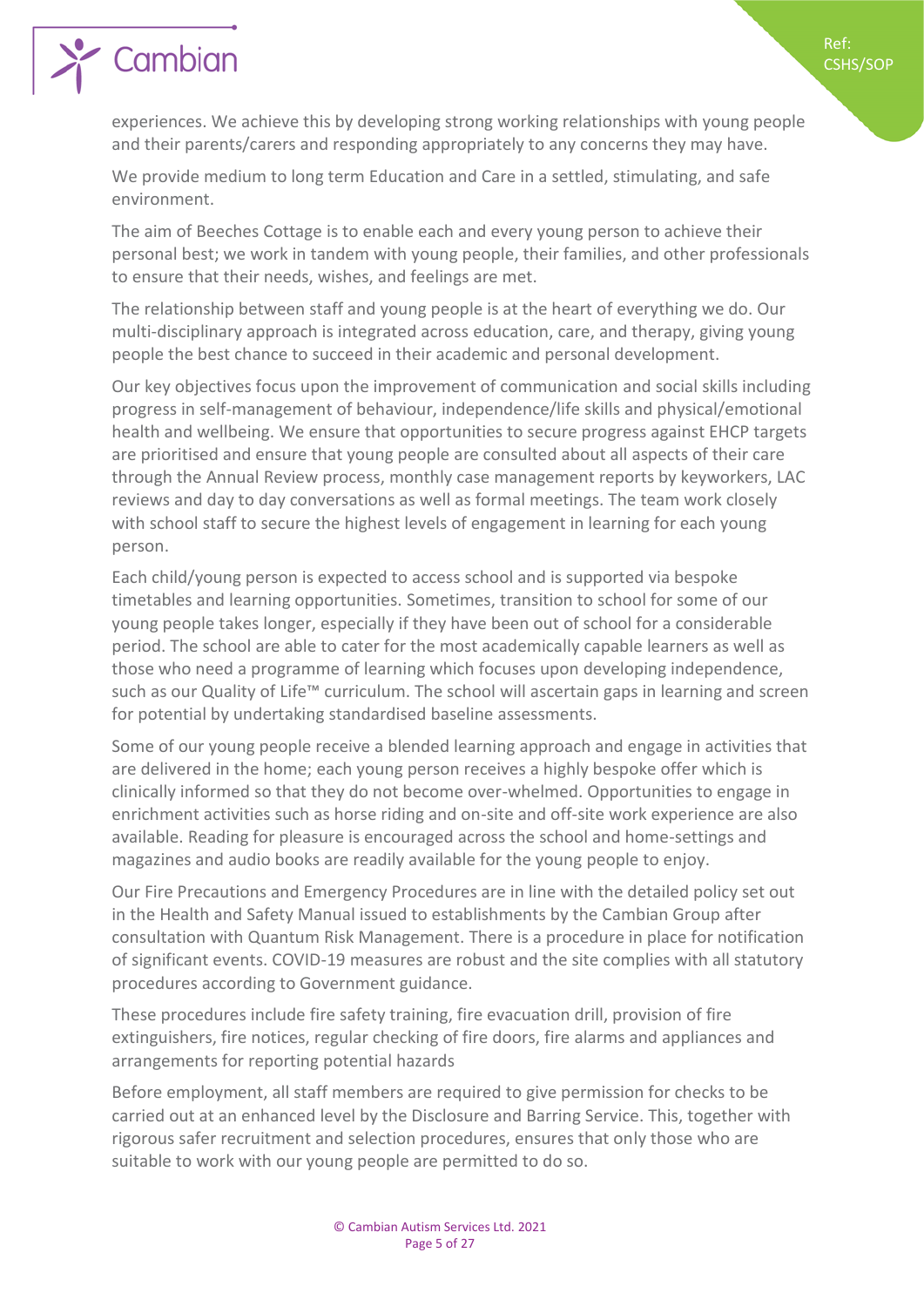

Our Regulation 44 Independent Person is appointed by the National Youth Service and assists in making sure all our individuals are well cared for.

Ref: CSHS/SOP

All staff members receive Safeguarding training as a comprehensive E-learning programme, which is updated/refreshed annually. The Safeguarding training updates are all mandatory and assigned to staff via the MYRUS e-learning system; other workshops on this subject are held throughout the year which all staff attend.

Cambian Spring Hill School subscribes to the National Online Safety programme, which educates and empowers staff with the information they need to engage in meaningful dialogue with our young people about the online world, their online activities, and the everevolving risks that they could be exposed to. Additionally, we subscribe to the Safeguarding Network group so that we are able to access additional training and information in order to adopt best practice around safeguarding.

Across the school and Beeches Cottage, there are 7 staff trained up to Level 3 Designated Safeguarding Lead (DSL). These staff are able to effectively manage all concerns in relation to safeguarding that they are alerted to. All staff read Part 1 of Keeping Safe in Education, DfE September 2021.

# <span id="page-5-0"></span>Description of Accommodation

The accommodation and facilities date back to the 1950's, with ownership transferring to The Cambian Group in January 2016. Beeches Cottage is spacious and provides a homely environment, specifically designed to meet the needs of young people for whom a shared living experience can frequently be a challenge. Dynamic risk assessments are carried out on the environment to ensure the safety of our young people.

The ground floor comprises of a staff office and toilet for staff use; a communal lounge/sitting room; dining room; kitchen diner and independence kitchen; utility and laundry room; and 2 bedrooms for young people, 1 ensuite and one with a separate bathroom.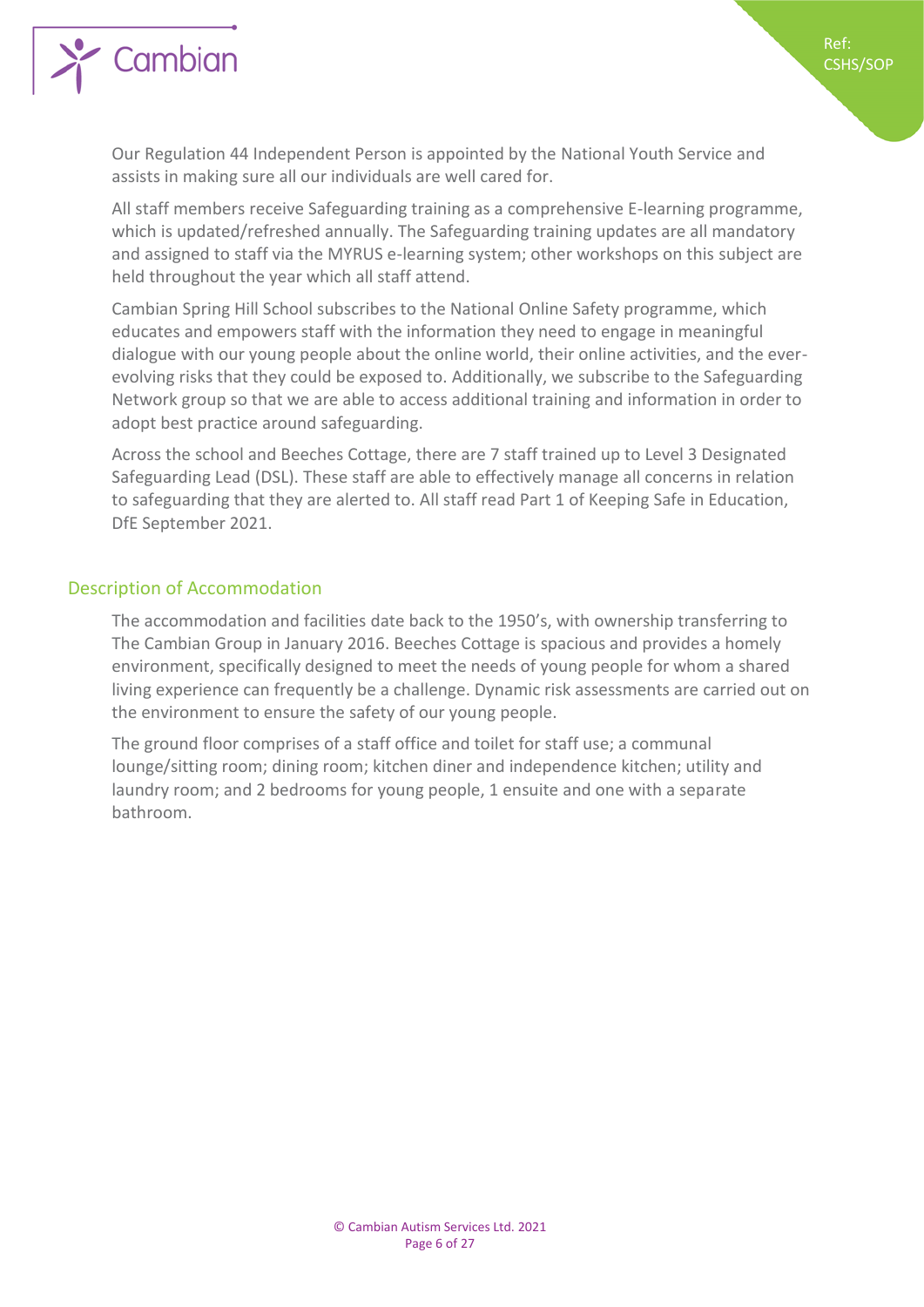





The first floor has 4 further bedrooms, all ensuite; communal bathrooms, a sensory room, craft room and communal landing areas with seating and TV's. Bedrooms are furnished in consultation with individuals and family wishes according to unique needs and tolerance levels prior to, or shortly after admission.

Young people are encouraged to personalise the home, and will be consulted with regularly about the décor and facilities.

Fireguard doorstoppers are in place to ensure visual supervision in communal areas taking into consideration the need for privacy and dignity when socialising, combined with fire safety.

There are night-time alarms on external doors to ensure the safety and wellbeing of the young people. Bedroom door alarms can be used; however, this will be individually risk assessed, and consented to prior to the use of any surveillance monitoring.

There is CCTV located externally on Pines school building, directed towards the visitor's car park and the main driveway. This has been installed to ensure additional safeguards are in place on site due to the rural surroundings.

Individual risk assessments reflect safety and supervision levels around specifics such as the use of electrical equipment, bicycles, horticultural hand tools and gym/outdoor and education resources etc.

Young people and staff at Beeches Cottage can also access Educational and leisure facilities outside of education time. These include; an assembly hall/gymnasium, a horticulture area called the Croft, and an outdoor gym.

Although we encourage individuals to respect their own and others property, possessions and belongings are kept at Beeches Cottage at the owner's risk. We discourage the use of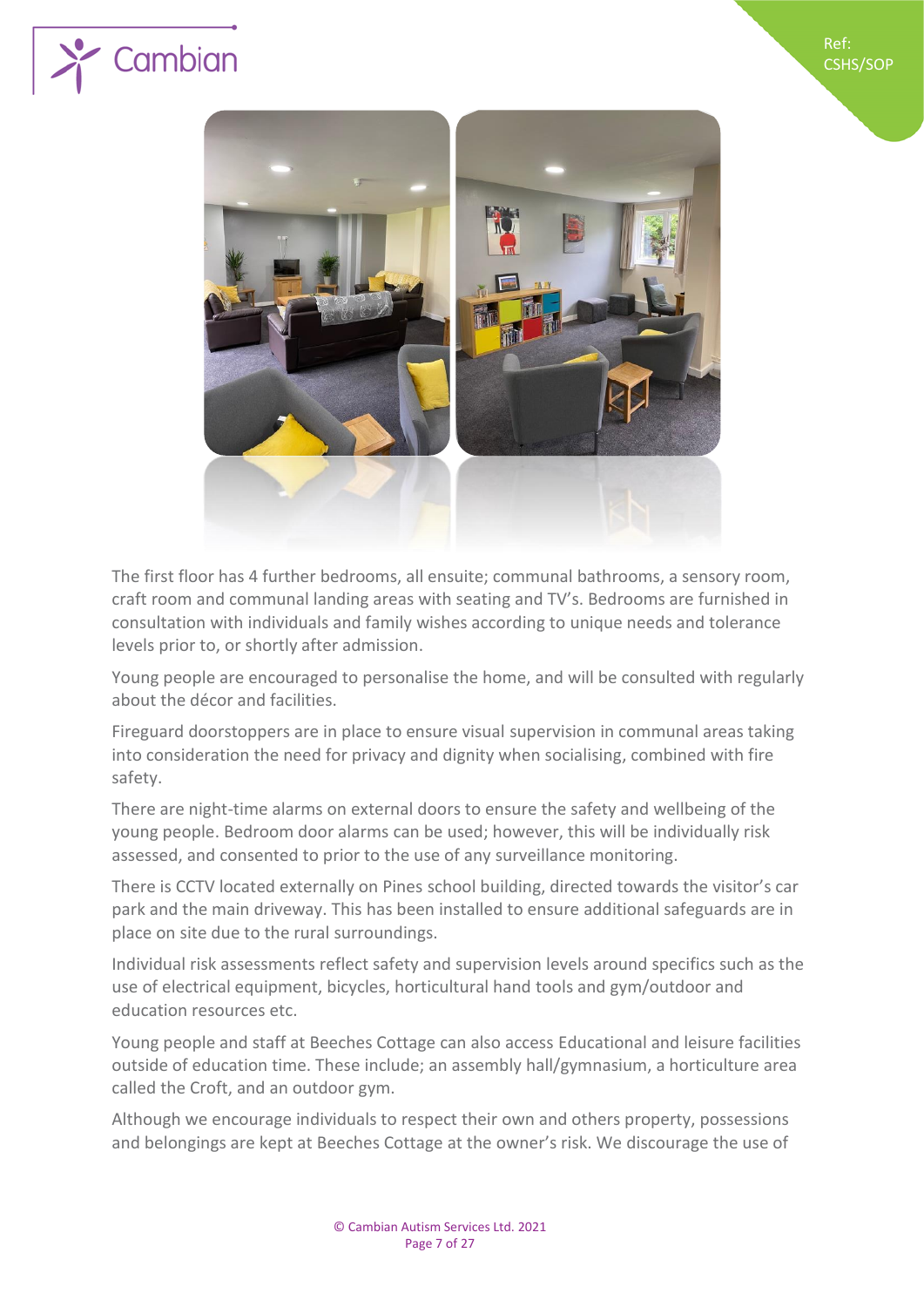

mobile phones as we have house phones that young people can access as required. Mobile phones are not allowed into the school at any point in time.

Ref: CSHS/SOP



# <span id="page-7-0"></span>Location of the Home

Beeches Cottage is located within the grounds of Cambian Spring Hill School, in a rural setting on the outskirts of Ripon. The school is set in extensive grounds surrounded by farmland and wooded areas. The Walled Garden, run by Ripon Community Link, is situated adjacent to the school and enjoys a long-standing partnership that enables young people to undertake supported work experience opportunities as required.

The site is accessed from Palace Road with a privately occupied gate house at the end of a long drive which leads up to the school. Behind the school is a large old Victorian building named The Old Palace; this is fenced off with no direct access from the site. The building contains private apartments.

Ripon Golf Club is situated opposite the school and further up the road is Lightwater Valley theme park. Occasionally, our young people access the driving range as part of a leisure activity. Cambian Spring Hill School enjoys a positive relationship with the Club who have also supported the school with work experience opportunities in their restaurant.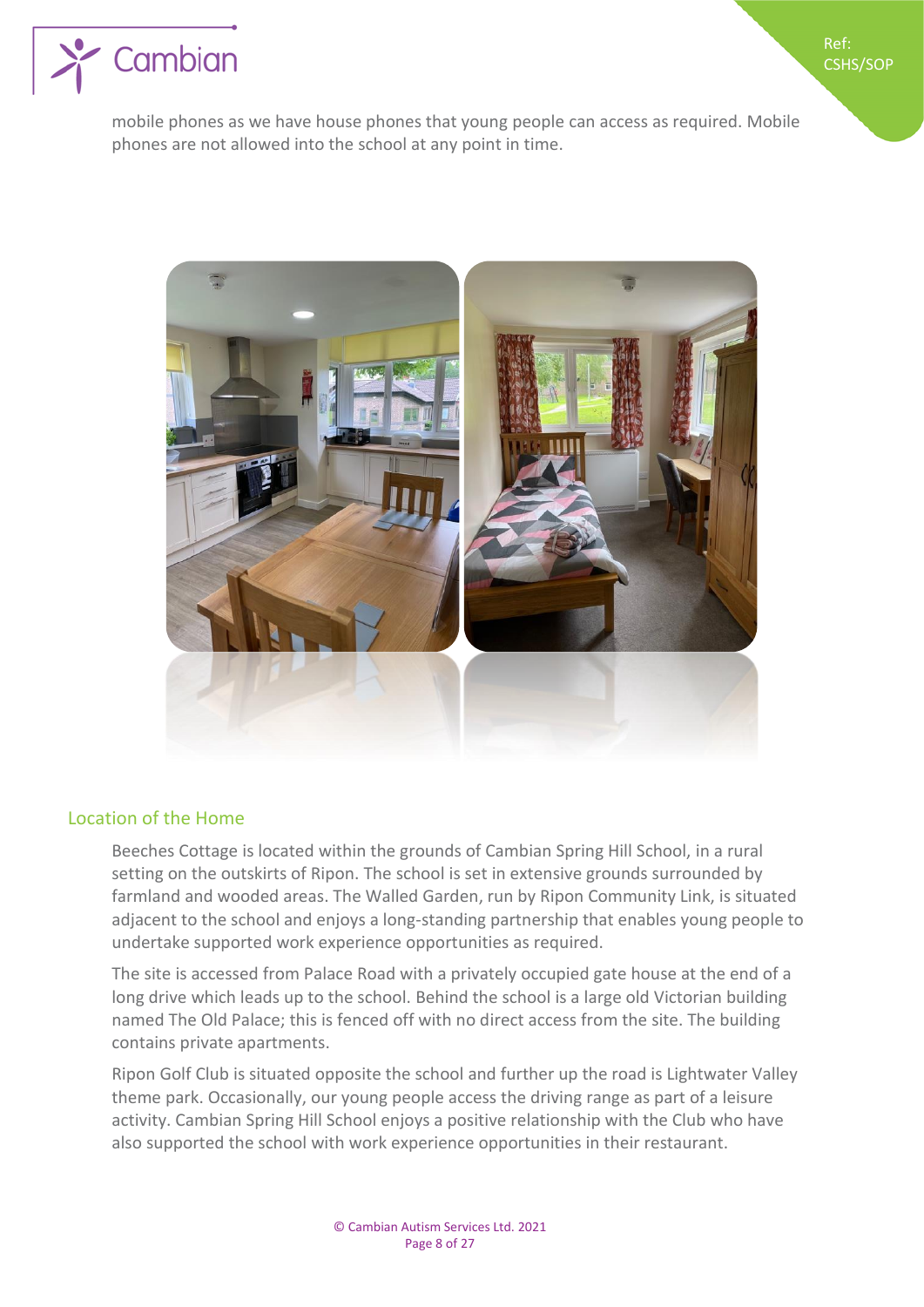

Beeches Cottage benefits from a rural setting with generous grounds of approximately 30 acres of grass and woodland and access to Ripon City Centre, which is a 20-30 min walk from the campus. The area has been risk assessed as a suitable low risk location for a Children's Home.

Ref: CSHS/SOP

We have a Locality Risk Assessment (LRA) which identifies any risk and the steps taken to minimize risk in relation to the local area. The LRA has been reviewed with the local Community Police Officer.

# <span id="page-8-0"></span>Arrangements for Supporting Cultural, Linguistic and the Religious Needs of Children

Cambian has a comprehensive Equality and Diversity policy which can be obtained on request. We respond to the requirements of race, culture, language, gender, sexual orientation, disability, and dietary requirements.

Upon moving to Beeches Cottage, a Placement Plan is drawn up with family members, staff, and other professionals and, where applicable, the young person. This enables the care, therapy and education teams to work together to develop shared targets, considering any cultural, linguistic, and religious needs. A review takes place within the first 3 months of a placement although there may be an earlier review if this is deemed appropriate.

We encourage young people to maintain links with their faith and will support our young people to practice their own religion. Their beliefs will be identified upon referral and assessment and included in placements plans. There are local places of worship to access however these are primarily aligned to white British faiths. We are able to offer on-site prayer room facilities if these are required. These can be designed with the involvement of families. We work within British Values of democracy, the rule of law, individual liberty and mutual respect for those with different faiths and belief.

We enable our young people time and opportunities to engage in social activities, sports, hobbies, and other leisure interests, both on- and off-site. We have high expectations geared to each individual and are committed to helping our young people reach their full potential. Some of our young people join locally run clubs, with the support of their parents/carers (if appropriate) and staff members. The school has its own fleet of vehicles to facilitate off-site activities.

Recent COVID-19 restrictions have impacted upon the range of external opportunities; therefore, staff encourage young people to cycle around site or camp in the open spaces (weather permitting) so that they can enjoy the fresh air. Our outdoor gym and ground-level trampoline are always popular and provide youngster with options around exercise and maintaining a healthy lifestyle. These restrictions are lifting, but adequate precautions remain in place in the Cottage and on campus.

The Cambian Group has comprehensive procedures in place to monitor and audit the service level of care provided at Beeches Cottage. We have a strong ethos of risk assessment as a safe means of enabling the individuals to undertake activities that will be of benefit to them. Across the site, teams of professional's work in an integrated way to manage the academic, care, and wellbeing needs of each young person. Communication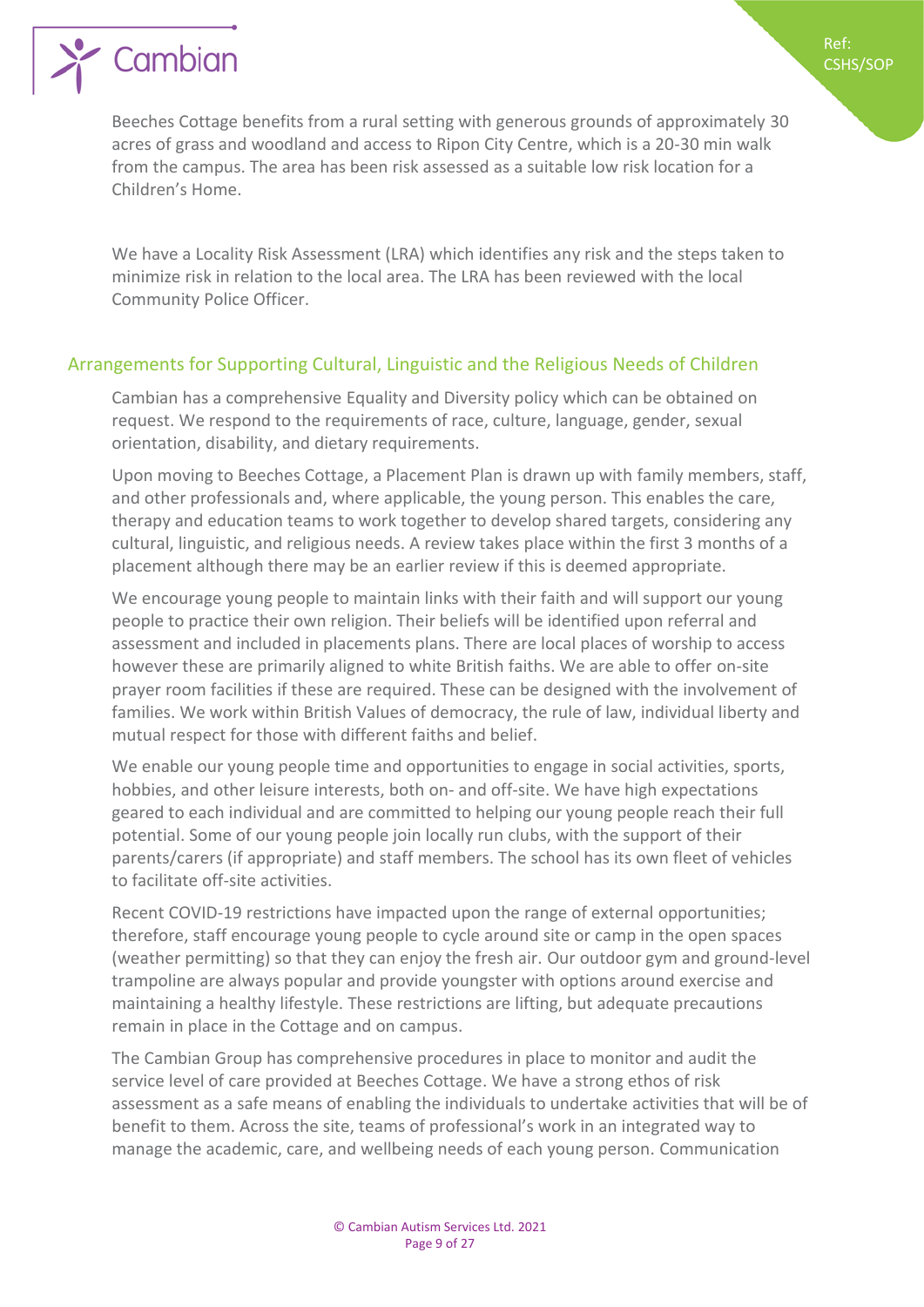

Ref: CSHS/SOP

with parents/carers is robust and Beeches Cottage prides itself on working in partnership with close family members.

# <span id="page-9-0"></span>**Complaints**

Beeches Cottage is committed to providing the highest quality service to individuals, parents, local authorities, social services and health authorities. We believe that our individuals have the right to comment upon the service provided for them, to be involved in decisions relating to that service and to make complaints where they consider the service is unsatisfactory.

'How to Complain' information is in a format which is accessible to the individuals in our care as well as to our visitors. Information is available in the pre-admission packs and on our school website. Copies of our full Complaints Policy is available upon request.

Young people are provided with the Children's Guide on admission and are provided with a new copy whenever it is updated. The Children's Guide provides relevant detail and information regarding how to make a complaint and sets out our expectation for behaviour.

If a person acting on behalf of an individual wishes to raise an issue they will be invited to discuss it with a Manager or Deputy. If following this discussion, the individual's representative remains dissatisfied with the outcome, the individual's social worker/case worker will be invited to visit.

An individual and their representative can at any time contact OFSTED to raise a complaint.

### **Ofsted**

Tel: 0300 1231232

Email: [enquiries@ofsted.gov.uk](mailto:enquiries@ofsted.gov.uk)

All complaints are recorded in the Complaints File, which is reviewed by the Principal and the Regulation 44 visitor. Our aim is to be able to deal with any complaints within 10 days to seek a swift resolution.

In the event that this is not possible, and the complainant wishes to take the formal route, we ensure this is acknowledged, investigated and addressed within an agreed timescale as detailed within our complaints policy and procedures.

# <span id="page-9-1"></span>Access to Safeguarding and Behaviour Management Policies

Cambian Spring Hill School Child Protection Policy can be obtained via the website link [https://www.cambiangroup.com/specialist-education/our-schools/autism-schools/spring](https://www.cambiangroup.com/specialist-education/our-schools/autism-schools/spring-hill-school/)[hill-school/](https://www.cambiangroup.com/specialist-education/our-schools/autism-schools/spring-hill-school/)

Alternatively, you can call 01765 603320 and request a printed copy.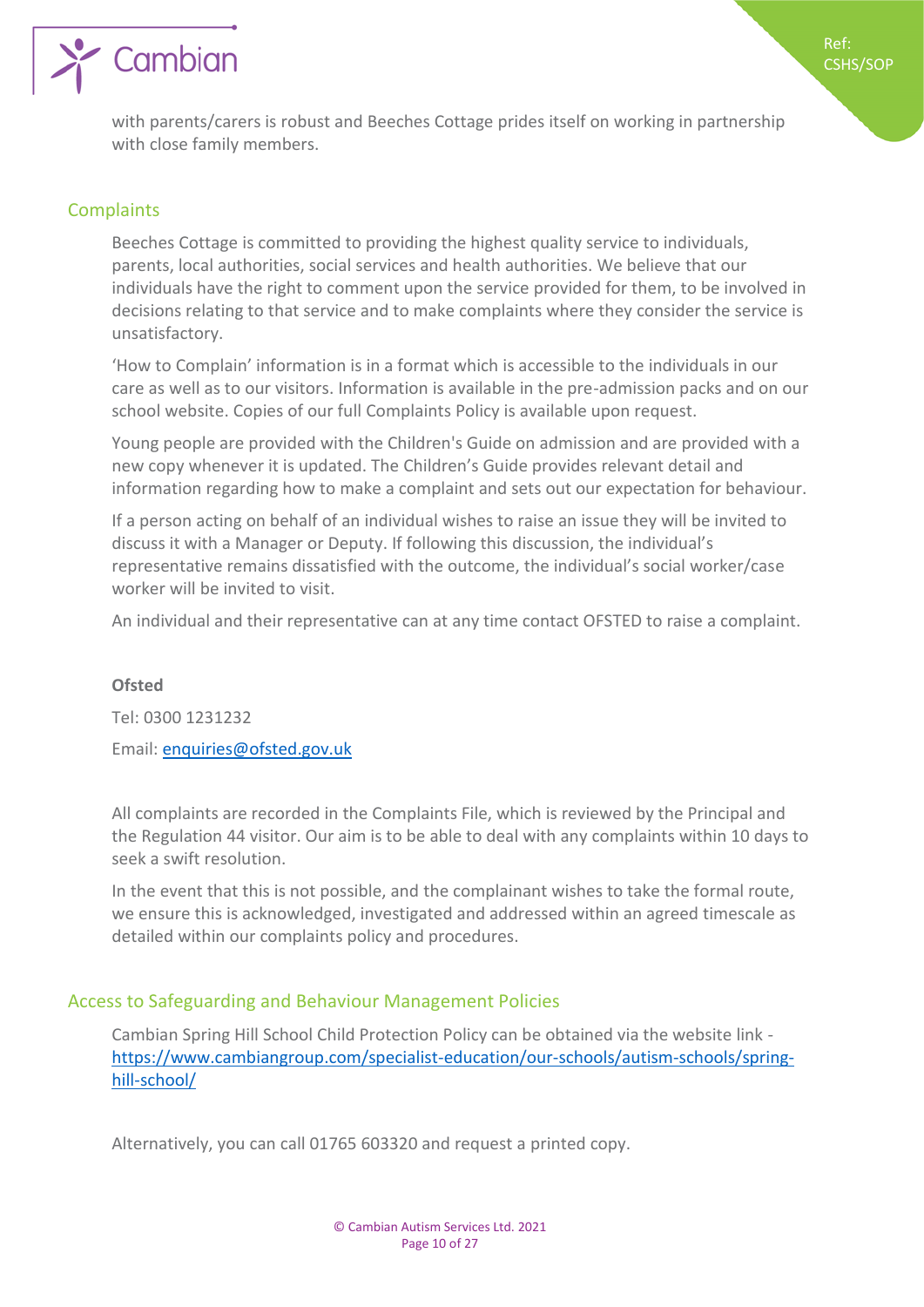

# <span id="page-10-0"></span>3. Views, Wishes, and Feelings

# <span id="page-10-1"></span>Consultation and Approach to Consulting Children on Quality of Care

We enable our young people to feel valued, promote their rights and involve them in making plans for their future. The school's independent careers advisor advises young people accordingly.

Our young people have a say in the running and development of the education and care settings and its services via the School Student Council, House Meetings, Questionnaires, and Weekly Key Worker Sessions. Our young people receive copies of reports for their meetings with an invitation to attend if they want to.

We encourage our young people to attend their own meetings, such as Annual Reviews and PEP's, however also appreciate that, for some, this can be difficult. We encourage young people to talk to their trusted adult, who can represent their values.

We are committed to the fact that young people have a right to live in a safe supportive and stimulating home where the environment is clean, well maintained and meets their needs. Our young people are encouraged to look after and maintain their environment as part of developing their individual living skills.

# <span id="page-10-3"></span><span id="page-10-2"></span>Anti-Discriminatory Practice in respect of Children and their Families Children's Rights

The services provided by education and care staff does not judge young people's circumstances, race, gender, background or lifestyle. We ensure there is no discrimination in any area of the service provision.

We believe that children and young people with additional needs should share the same rights as all members of society.

Within the statutory framework provided by current legislation and regulations, staff of the Cambian Group work to protect and promote for all people with special needs the right:

- to live full and independent lives to the maximum of their potential
- to a full, accurate and unbiased assessment of their special needs
- to a range of education, care, health and other associated support services required to meet all their needs
- to be involved in decisions affecting their lives and to have their wishes, as far as possible, ascertained and respected
- to appropriate guidance, counselling and care which promote their physical, mental and spiritual health and well-being
- to safe, attractive and comfortable living accommodation with privacy
- to adequate food, clothing, space and other necessities of life
- to the equipment, assistance and support services needed to enable them to live with dignity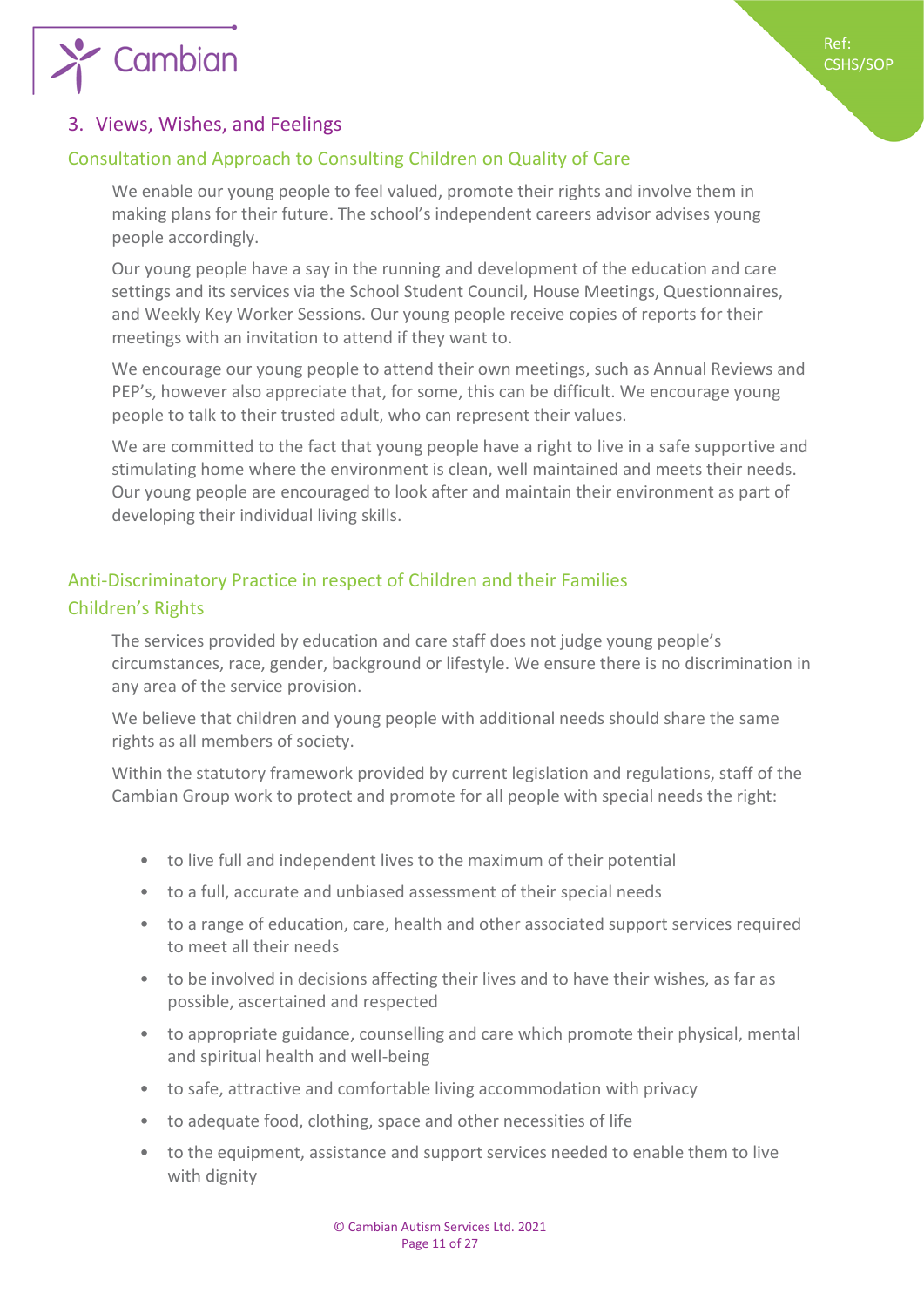



- to participate in and benefit from cultural, entertainment, recreational and sporting activities
- where possible, to use facilities and services in the community
- to develop relationships without exploitation or coercion
- to the full protection of the law

 $\sum_{i=1}^{\infty}$  Cambian

- to be protected from all forms of abuse and from the fear or threat of abuse
- of access to information contained in their personal records, where this does not conflict with statutory regulations or threaten their well-being
- to supportive intervention to promote positive behaviour and to protect them from harm
- of access to suitably qualified, experienced and sympathetic staff in sufficient numbers to maintain quality of service
- to financial support sufficient to maintain their quality of life
- to have links with home and family promoted and maintained
- to positive recognition of cultural and religious diversity.

In light of our strongly held belief in these rights of the children and young people in our care, we undertake the duty to promote them through the provision we make for our youngsters.

All forms of bullying are unacceptable and are not tolerated, at all, at Cambian Spring Hill School. Young people, parents and carers are advised on out policy of bullying on admission. Incidents are managed robustly through restorative intervention.

# <span id="page-11-0"></span>4. Education

### <span id="page-11-1"></span>Details of Provision to Support Children with SEN

At Cambian Spring Hill School, the curriculum is constantly reviewed; this is because leaders respond to the needs of each individual, allowing them to thrive academically, socially, emotionally and culturally. The curriculum is organised in such a way that it provides learners with the opportunity to develop expected behaviours and be successful in their learning. School staff aim to provide opportunities for all learners so that they may develop as independent, confident and successful individuals who know how to make a positive contribution to their community. This is achieved by providing a broad and balanced offer based on elements of the National Curriculum for those of compulsory school age and study programme for Post-16 learners. Formal learning is blended with opportunities for learners to develop functional skills and levels of independence and vocational and enterprise skills. There is a strong focus upon developing learners' moral, spiritual, social and cultural understanding and staff work tirelessly to prepare children and young people for life in Modern Britain.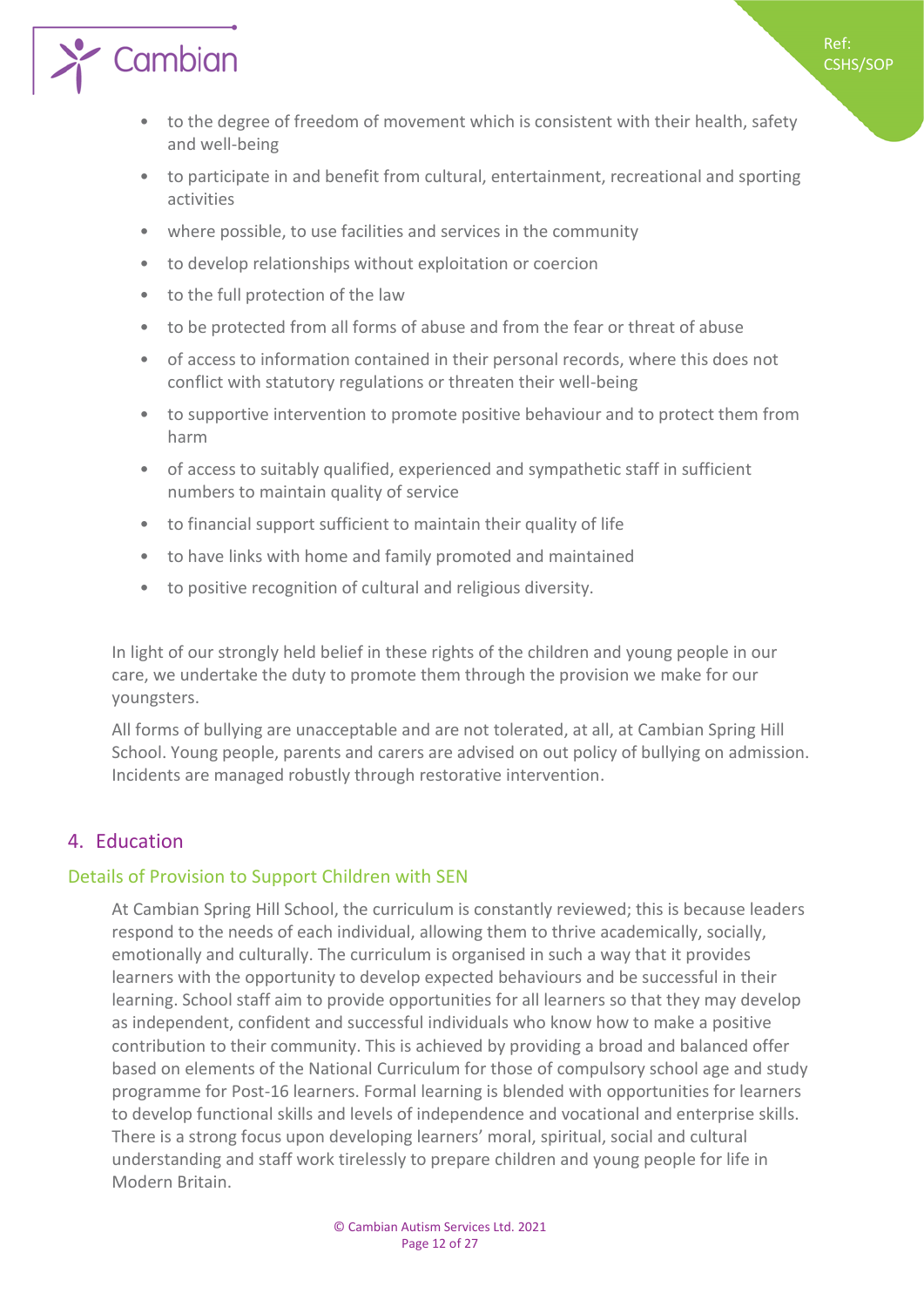



The school provides a highly inclusive environment where the overwhelming majority of learners engage with their bespoke programmes of education. Learners, across the ability range, are helped to achieve their personal best and higher functioning individuals receive appropriate levels of stretch and challenge so that they can access learning opportunities that meet their aspirations and academic ability. Some children and young people have complex needs and significant gaps in their learning and are allocated 1:1 targeted support to embed skill, develop at their own pace and simply learn in a style that best suits their individual needs.

### <span id="page-12-0"></span>Dual Registration

In order for individuals to achieve, we offer a structured, broad, balanced curriculum within a calm, consistent, and purposeful environment.

Throughout the age range, practical skills such as cooking, caring for the home and self-care are taught alongside and through academic subjects, with a particular emphasis on vocational life skills at post-16. Our Quality of Life™ programme, acknowledges progress in relation to the development of independent life skills and engages parents and carers as part of the curriculum in order to monitor improvements of behaviours in the family home. Young people have opportunities to develop enterprise activities via the Princes' Trust Achieve programme of learning. Previously, our young people have enjoyed community learning opportunities such as bag-packing, litter-picking to raise money to enhance the local library's 'autism space' and developed links with an elderly person's home in the locality.

Children and young people have access to a number of specialist classrooms; these enable bespoke learning opportunities in the context of providing those learning experiences that could not be readily provided in the individuals own classroom. These include; DT workshop, Food Studies, Art room, Music room and an ICT Suite.

Spiritual, Moral, Social and Cultural Education as well as Sex and Relationship Education are taught as part of the curriculum. Multi-faith and cultural festivals are celebrated throughout the year and Citizenship is promoted by providing our young people with opportunities, such as our Spring Hill Show Case days, to feel part of a community and to have a voice. The individuals are consulted on a regular basis on a range of subjects. A variety of methods are used including; questionnaires and forums. School council meetings provide the learners with opportunities to have their say at any time.

Weekly Reports are sent to parents and authorities on progress achieved. Comprehensive end of term reports detail progress from baselines and detail attainment and accreditation achieved. Students are actively engaged in setting their own weekly targets which align to their EHCP or focus upon developing a particular area of concern that they may need targeted support with.

All individuals at Cambian Spring Hill School have the opportunity to work towards various forms of accreditations e.g. GCSE's, Entry Level awards, BTEC Awards, Prince's Trust, Functional Skills, and stepping stone qualifications such as AQA Unit Awards.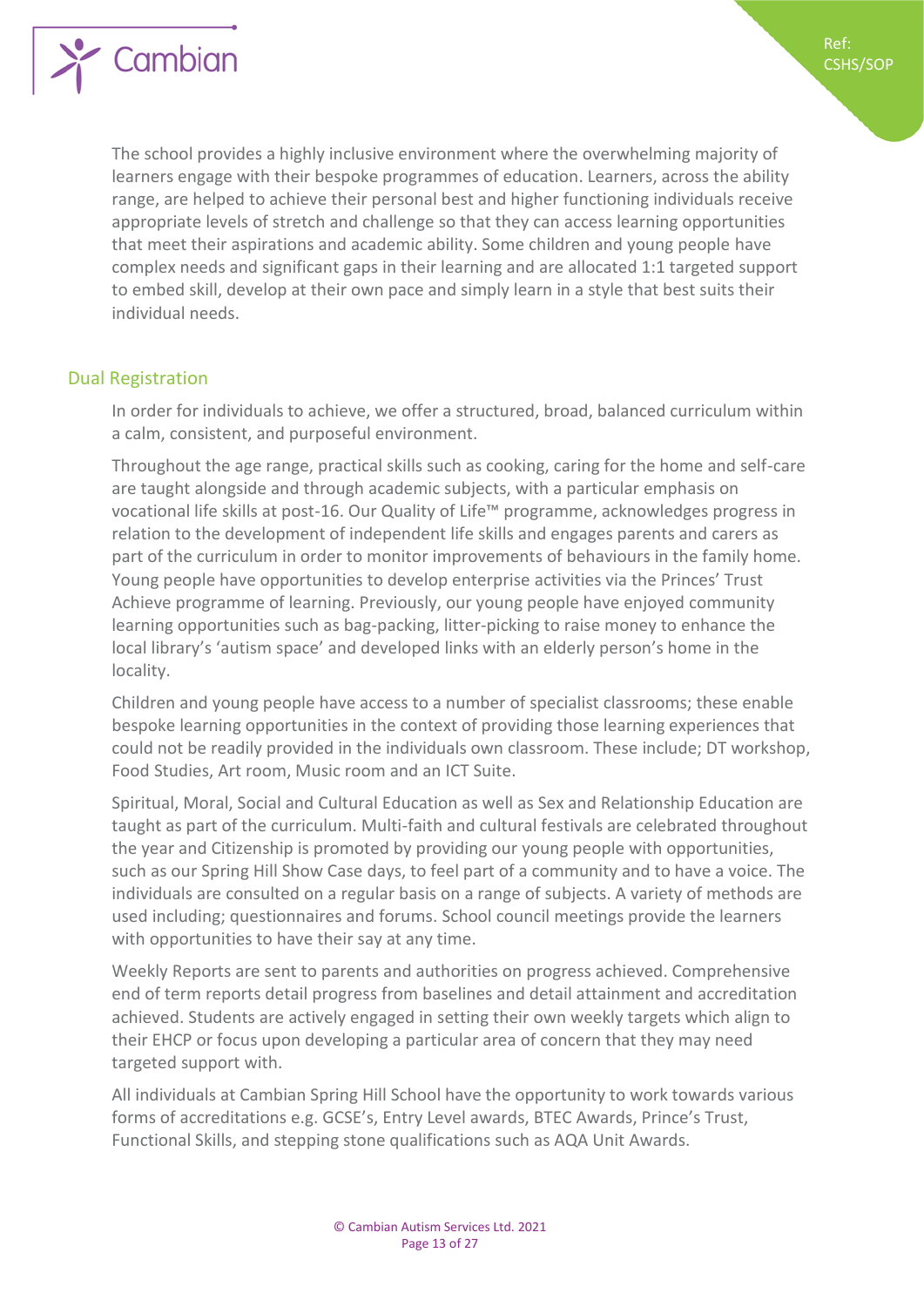

# <span id="page-13-0"></span>5. Enjoy and Achieve

# <span id="page-13-1"></span>How we ensure the young people enjoy and achieve

Young people are encouraged to follow any hobbies or interests they already have and will be encouraged to develop new interests.

We provide a wide range of physical pursuits on and off campus and facilitate involvement in local sport and recreation facilities e.g. swimming, drama, dance lessons, music lesson and youth club.

Our young people are encouraged to develop independence skills through the Quality of Life™ programme and each has an activity passport which details 100 activities that they are encouraged to engage in during their time at Cambian Spring Hill School.

We facilitate trampolining using the school sports hall, and we have an outdoor gym for all to use, weather permitting.

Some young people enjoy dining out, going to cinemas, bowling alleys, ice skating or visit local places such a Newby Hall Gardens, Studley Royal, Harewood House, etc. however the COVID-19 pandemic has temporarily restricted some of these activities. Lightwater Valley Theme Park is just a mile from the campus and we hold season tickets to support visits as a reward in school.

For young people staying during the school holidays, we plan trips to London, Edinburgh or other places of interest. In order to stay safe during the pandemic, young people visit the coast or outdoor areas of interest such as Brimham Rocks or Fountains Abbey

All visits, trips and activities are planned in conjunction with the young people. We celebrate a range of cultural events through a broad range of activities, such as Remembrance Day and Easter.

We celebrate birthdays according to young people's wishes and hold a school Christmas disco in December, and a school prom in July, where parents/carers and family friends are invited to celebrate the fantastic achievement of their son or daughter.

Our young people are encouraged to participate in as many activities as they feel able.

We work with positive behaviour towards social inclusion.

# <span id="page-13-2"></span>6. Health

# <span id="page-13-3"></span>Arrangements to Protect and Promote Health

We provide advice appropriate to the age and understanding of each individual young person.

All young people are asked to have a medical check following their confirmation of placement and as part of registering with our GP. We use North House Surgery in Ripon. The Surgery asks for a temporary registration for the first six weeks of a young person's stay at the home.

The GP offers a house call if a young person is ill and unable to attend the surgery. We encourage our young people to make routine appointments when needed and staff will support young people in keeping and attending the appointment.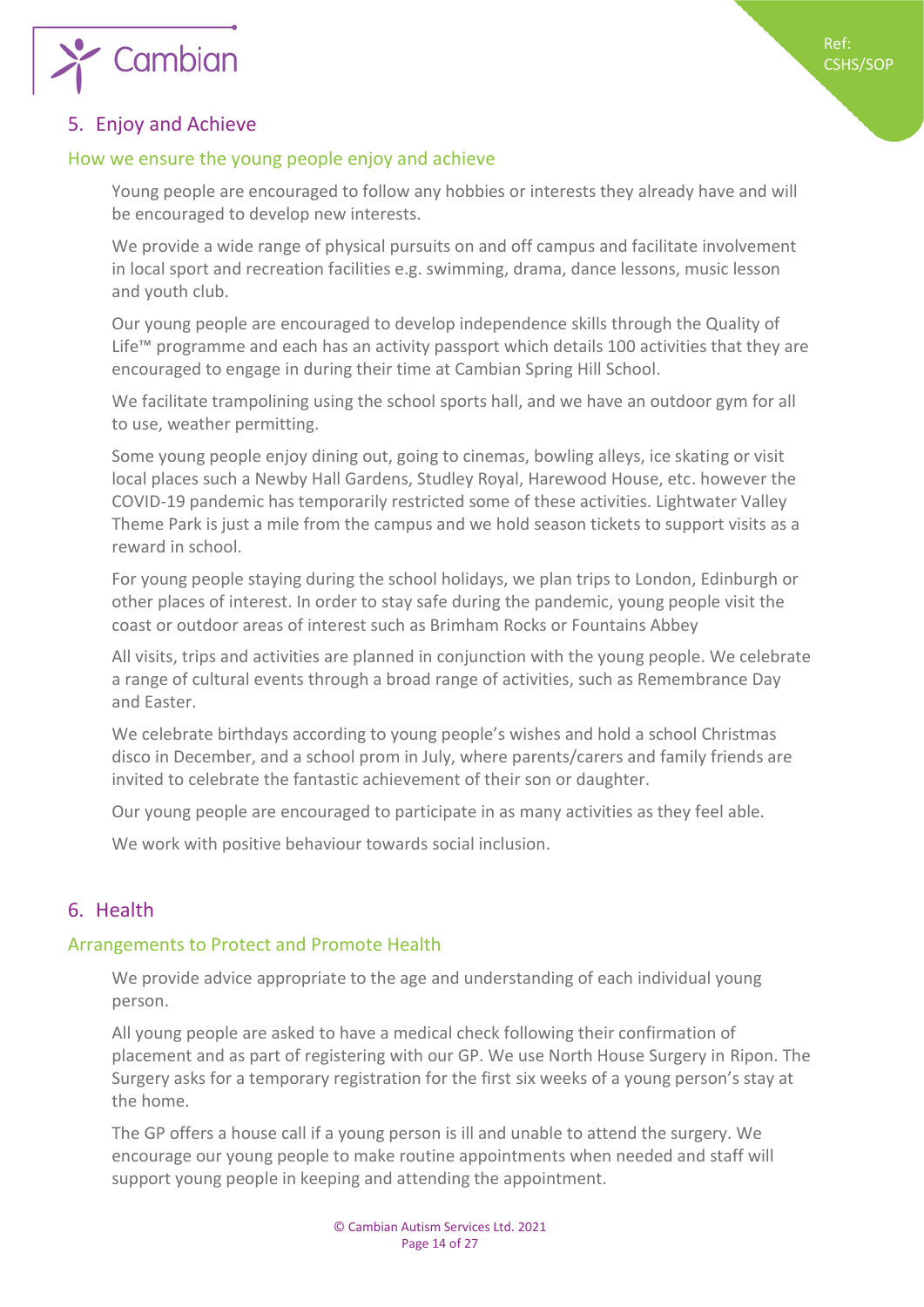

# Cambian

Each young person is registered with a dental practice that can meet their needs and the school as a whole use Specsavers for optician appointments.

Each young person has a Personal Health Booklet and Hospital Passport which notes all aspects of health and care needs as well as appointments attended.

Prescribed medication is stored in medication rooms and locked medical cabinets with a separate compartment and register for controlled medication. Staff receive appropriate training with respect to safe management of medication.

Non-prescribed drugs are stored and given in accordance with the instructions provided by NHS North Yorkshire. Parents/carers/social workers sign medication and administration permissions for non-prescribed, prescribed and controlled medication.

The aim is for young people, where possible, to be self-administering medication when they leave Beeches Cottage.

We have a service level agreement with Day Lewis Pharmacy at their Ripon location, who deliver monthly medication in labelled blister packs. Medication is administered and recorded by staff following our medication administration policy and practice guidance. Day Lewis conduct a yearly monitoring Quality Assurance visit. All staff administering medication are trained in-house on the administration of medication and can be trained in medication which needs specialist knowledge.

We request separate protocols from specialist consultants that covers administration of emergency medication i.e. medication for epilepsy or diabetes.

Depending on the young person and their care plan, a key worker will discuss particular issues either individually or in a group. This could be relation to relationships, keeping themselves safe, sexual health, substance abuse, smoking or healthy eating.

We are a non-smoking campus and have a smoking policy aimed at smoking cessation for any young person who might have a smoking habit on admission.

During term time, Monday to Friday, all young people have access to a school lunch, which several options for main meals as well as the choice of baked potato and a salad bar.

The school lunch follows the DfE "Healthy Schools" guideline. Young people in Beeches Cottage are encouraged to plan and cook meals either for themselves or for the house. We provide food to meet special dietary requirements such as vegetarian, gluten free, cultural or diabetic.

Staff encourage and support individuals to maintain good personal hygiene at all times. They are encouraged to bathe or shower daily and individuals have access to a range of toiletries to meet their needs. Staff support individuals with personal care as appropriate and toileting programmes are developed to include brushing of teeth.

# <span id="page-14-0"></span>Details of the qualifications and professional supervision of staff involved in providing healthcare or therapy

Integrated Clinical Services at Cambian Spring Hill School include speech and language therapy, occupational therapy and clinical psychology. In addition, there is also consultative input from the local Child and Adolescent Mental Health Service (CAMHS).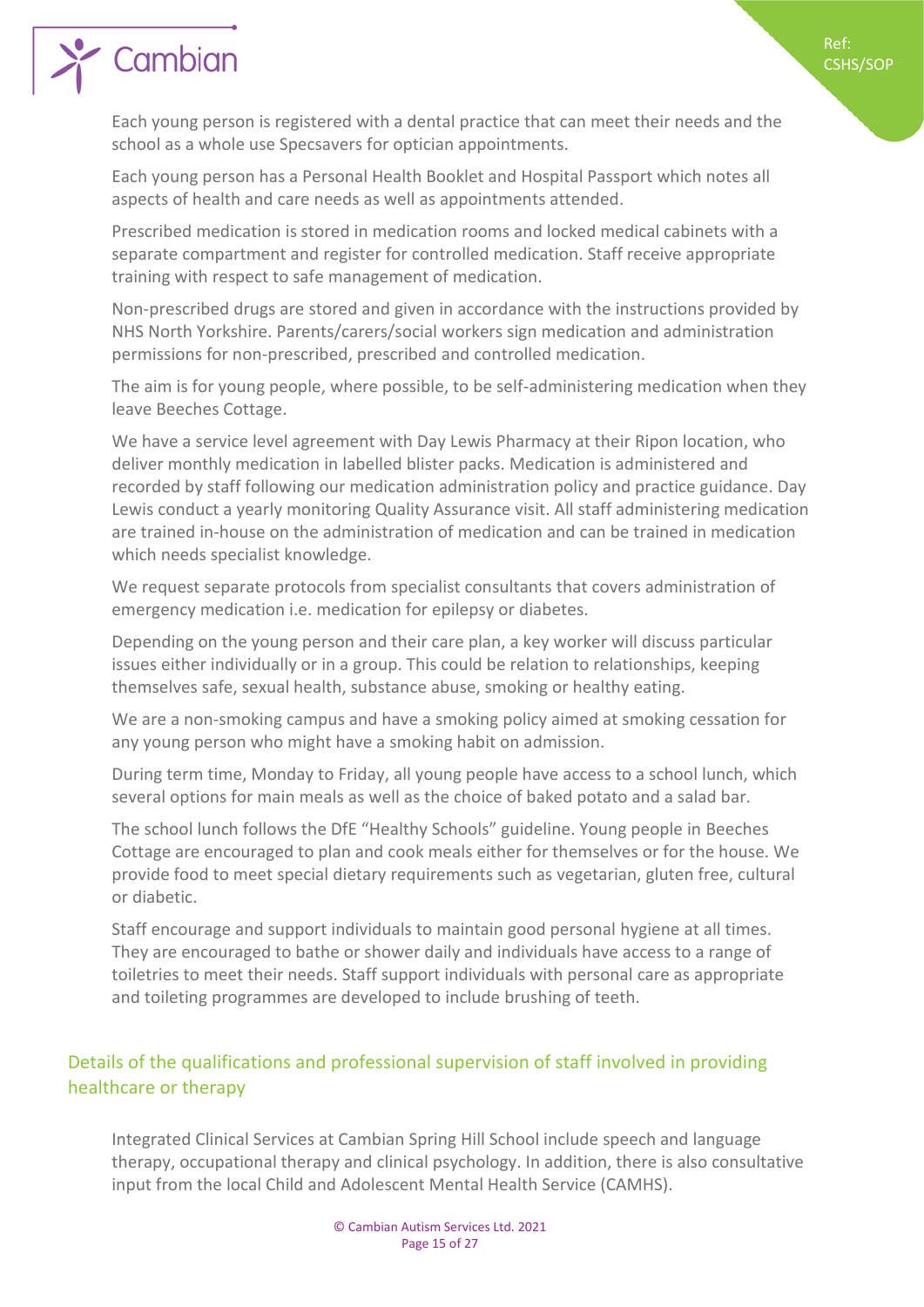

The clinical services team work as integral part of the Cambian Spring Hill School multidisciplinary team to support young people's skills through:

Ref: CSHS/SOP

- Contributions to whole school target setting
- Working collaboratively with key staff across the school/ care environment
- Maximising opportunities to engage in all activities across the curriculum
- Supporting the therapeutic environment across the curriculum
- Establishing clinically informed practice across care and education settings

The team work collaboratively to monitor progress, identify further areas of work and relevant strategies which can be implemented through the curriculum and in the care setting. The Clinical Team lead on Spot Light meetings where colleagues review positive behaviour and risk intervention plans (PBRIP).

Clinical Services input is provided (where appropriate and in line with statutory needs) during term time in education and residential care setting. Our Clinical Psychologist often supports parents/carers by offering confidential guidance and advice in an effort to help the consistent management of potentially challenging behaviours when young people visit their family home.

Our Clinical Psychologist receives regular peer supervision with two Psychologists specialising in Child & Adolescent and neurodevelopmental difficulties in line with regulatory body guidance BPS and HCPC. She undertakes the supervision of the PBS interventions of the Mental Health Practitioner (MHP) here at Spring Hill School. The MHP Line management is undertaken by the Mental Health Lead for this region, Kerry Webster who also supports the SaLT and OT.

# <span id="page-15-0"></span>7. Positive Relationships

# <span id="page-15-1"></span>The arrangements for promoting contact between children, their families and friends

We make every effort to encourage young people to keep in contact with family, carers and friends. We offer support if the contact is difficult and we can provide supervised contact arrangements if this is required.

We encourage young people and families to arrange weekend visits home where possible or, if not, for the family to visit Beeches Cottage. We support young people to make journeys home by public transport with the aim to travel home independently.

All arranged family time is recorded as part of the monthly case management report, written by key workers which are then sent to parents, carers, and social workers where applicable.

We encourage phone calls home and offer free calls for our young people using school phones. Some young people have their own mobile phones or electronic equipment and we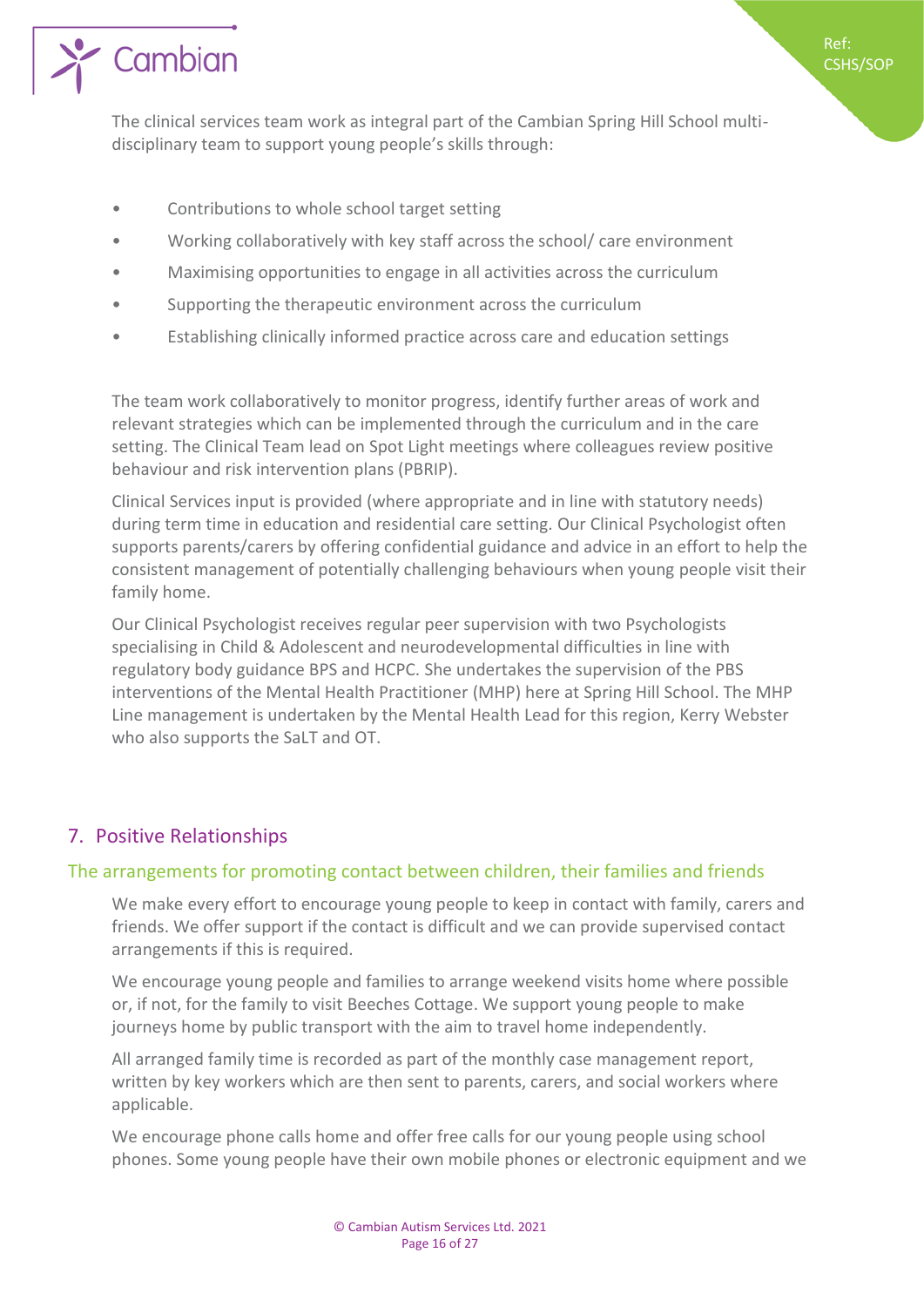

support the appropriate use of phones/equipment. We remind young people about safe use of their mobile phones to include cyberbullying.

Personal mail received that is addressed to the young people is confidential and support is provided by staff to assist young people to read letters if they wish so. Staff are not at liberty to open mail or parcels addressed to the young people.

We invite parents to a Leavers' Assembly and Show Case days at the end of each term as well as review meetings. Parents/carers are welcome to visit site on evenings and weekends and we ask for their views and comments by way of a formal questionnaire. We take feedback seriously and act upon advice/requests, if appropriate. During the current pandemic, we are adopting strict visiting protocol and there are times when visits are undertaken at Hawthorns Cottage on site to reduce risk.

All staff understand their statutory duties in relation to Keeping Children Safe in Education and Working Together to Safeguard Children. There are 7 staff trained to Level 3 as Designated Safeguarding Leads, who ensure the young people are kept safe from harm.

# <span id="page-16-0"></span>8. Protection of Children

# <span id="page-16-1"></span>The Homes approach to Monitoring and Surveillance of Children

There are night-time alarms on external doors to ensure the safety and wellbeing of the young people. Bedroom door alarms can be used; however, this will be individually risk assessed, and consented to prior to the use of any surveillance monitoring.

There is CCTV located externally on Pines school building, directed towards the visitor's car park and the main driveway. This has been installed to ensure additional safeguards are in place on site due to the rural surroundings.

# <span id="page-16-2"></span>The Homes approach to Behavioural Support

Following statutory guidance of the DfE in Keeping Children Safe in Education 2020 which states:

"127. There are circumstances when it is appropriate for staff in schools and colleges to use reasonable force to safeguard children and young people. The term 'reasonable force' covers the broad range of actions used by staff that involve a degree of physical contact to control or restrain children. This can range from guiding a child to safety by the arm, to more extreme circumstances such as breaking up a fight or where a young person needs to be restrained to prevent violence or injury. 'Reasonable' in these circumstances means 'using no more force than is needed'. The use of force may involve either passive physical contact, such as standing between pupils or blocking a pupil's path, or active physical contact such as leading a pupil by the arm out of the classroom."

We comply with the Children's Homes (England) Regulations 2015, Regulation 20 – Restraint and Deprivation of Liberty - which requires that restraint must only be used for the purpose of:

- Preventing injury to any person, including the child;
- Preventing serious damage to the property of any person including the child.

Ref: CSHS/SOP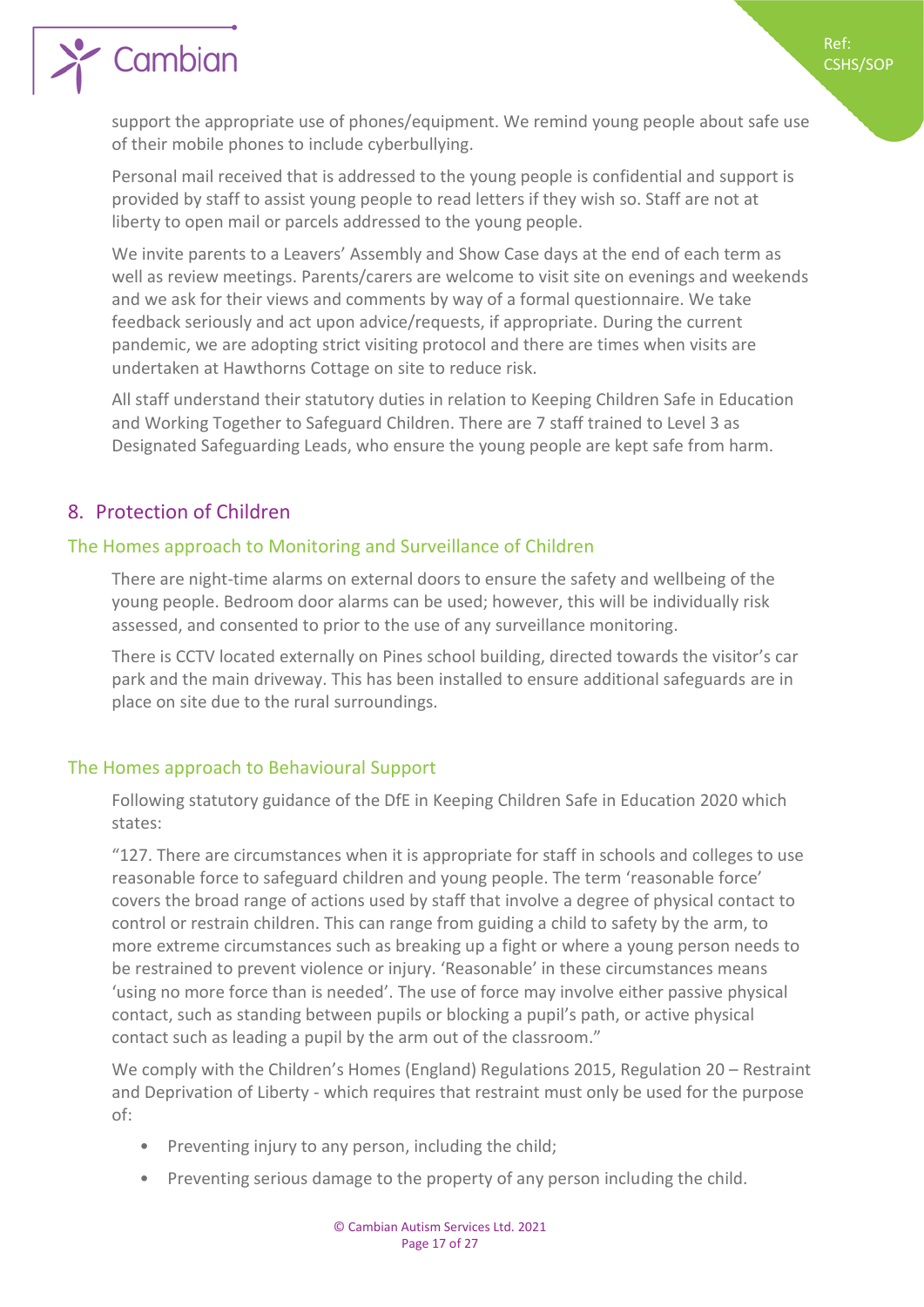

Definition of Restraint: Restrictive Intervention is any method which restricts the individual's liberty for example by environmental means, physical means, including mechanical means, holding and physical restraint.

Restraint is last resort and only when all other methods have failed.

Our behaviour management frame work and supporting guidance are discussed with parents/carer's and placement representatives during the admission process. Staff are trained in MAPA which is a behaviour support technique used across the home and in school.

Each young person will have an Individual Risk Assessment and Positive Behaviour Support Plan completed prior to admission to ensure all risks assessed and planned for. These planes are reviewed regularly and always following an incident to ensure risks are minimised.

# <span id="page-17-0"></span>Management of Restraint and Physical Intervention

Our client group includes those who often exist in highly anxious states and can find communication difficult. This can lead to some individuals exhibiting extreme behaviours, which are often physically challenging. We have a strong ethos of positive intervention and deflection as well as a detailed policy on the use of physical management.

All incidents involving individuals and any physical support used are analysed via debriefs and detailed reports are recorded. Each individual has an agreed Positive Behaviour Support Plan and Individual Risk Assessment. All staff are trained in MAPA which teaches pro-active strategies as well as reactive, as a last resort, to support individuals.

Staff follow:

- Cambian Spring Hill School Child Protection & Safeguarding Policy
- Local Safeguarding Board guidance and Going Missing policy from NYCC LA
- Cambian Spring Hill School Missing from Care Policy
- Data protection and information sharing guidance
- Working Together to Safeguard Children 2018
- Keeping Children Safe in Education 2020
- Code of Conduct

Staff sign a declaration to say they have read and understood our local polices.

Regular safeguarding updates are provided to raise staff awareness of child abuse and child protection issues. The Principal attends three annual NYSCB Education Focus Groups to network with external colleagues regarding local, regional, and national agendas.

We have good working relationship with North Yorkshire Local Authority Designated Officer (LADO). Phone numbers for the LADO team can be obtained on request from our reception.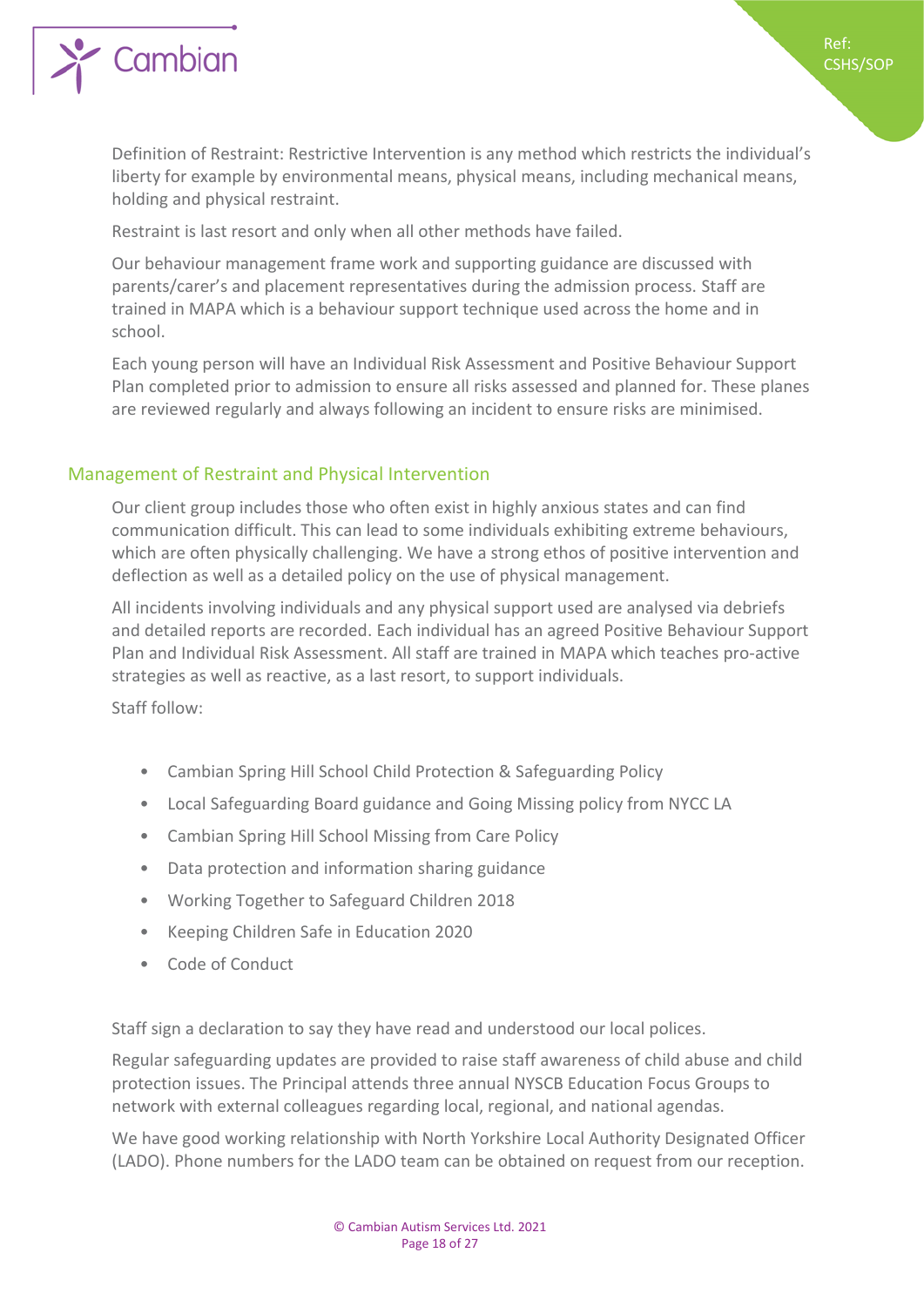

When a young person leaves the home without permission, staff will ensure appropriate action is taken in line with the young person's Individual Risk Assessment and Positive Behaviour Support Plan. We will contact relevant outside agencies to discuss actions to be taken forward. Young people who leave site unexpectedly have a Missing Person Protocol in place which is shared with the local Police in order to robustly manage the safe return of missing individuals. These plans are shared with parents/carers and other professionals.

Ref: CSHS/SOP

Restorative consequences for actions can be used as a positive learning when young people's behaviour deem this necessary. We have a duty to act as "a good parent" and to encourage responsible and safe behaviour. We ensure that the consequences are proportionate, reasonable, and necessary. Actions are recorded alongside the young person's views, and young people are offered the opportunity to talk to an advocate or independent person.

All staff receive formal behaviour management training in MAPA; a holistic recognised method of behaviour management. Staff are trained in house by a trained person and will be assessed during training for ability, attitude, and knowledge.

All physical interventions are reviewed by a manager and monitored through a Quality Assurance system. A manager will talk to the young person following physical intervention to get their views and will offer the young person the opportunity to speak to their advocate or other independent person, should they so wish.

Staff follow a comprehensive Incident flow chart and checklist, which is complemented by a Critical Incident Reflection with management following each incident to ensure robust internal monitoring and management oversight.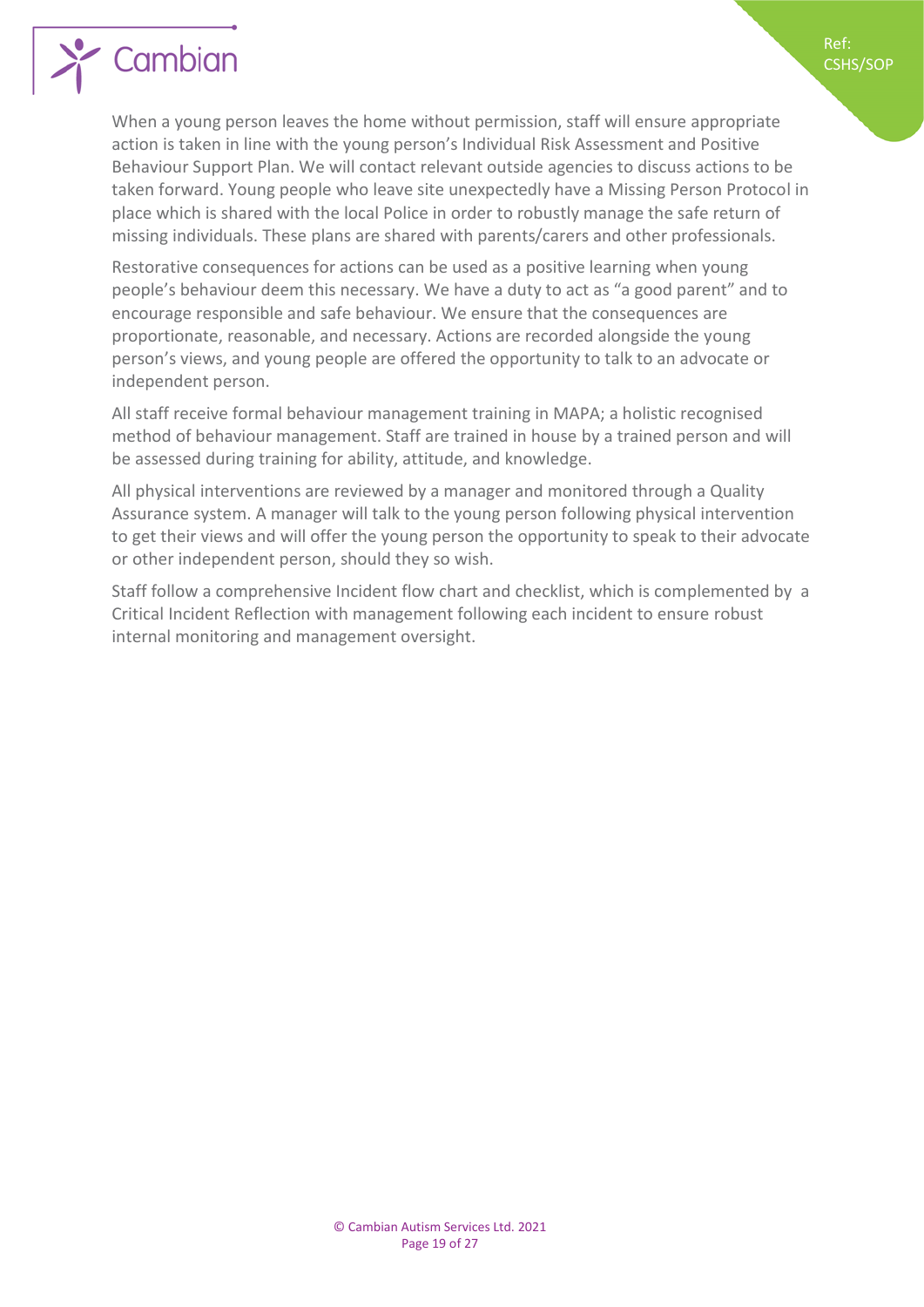



# <span id="page-19-0"></span>9. Leadership and Management

<span id="page-19-1"></span>Details and work address of Registered Provider, Responsible Individual, and Registered Manager

# **The Registered Provider**

Cambian Autism Services Ltd. Metropolitan House, 3 Darkes Lane Potters Bar Hertfordshire EN6 1AG Tel: 0208 735 6150

# **The Interim Responsible Individual**

Samantha Campbell Cambian Spring Hill School Palace Road Ripon HG4 3HN Tel: 01765 603320

# **The Registered Manager**

Romuald Stysial Cambian Spring Hill School Palace Road Ripon HG4 3HN Tel: 01765 603320

**Chair of Governors'** Naseem Akhtar Metropolitan House, 3 Darkes Lane Potters Bar Hertfordshire EN6 1AG Tel: 0208 735 6150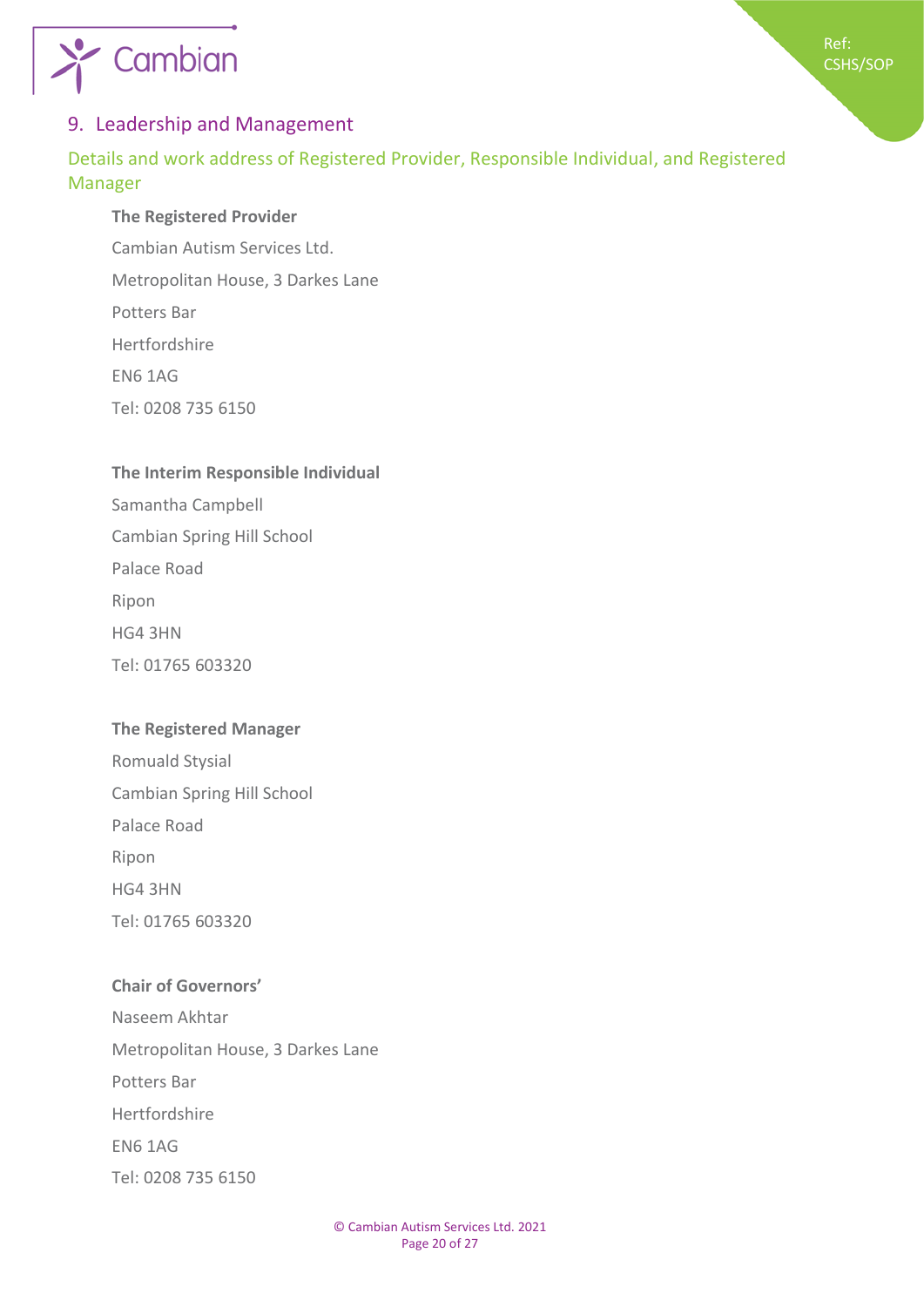

# Details of Qualification and Experience of Care Staff

| Position               | <b>Name</b>       | Experience                                      | <b>Qualification</b> | Gender |
|------------------------|-------------------|-------------------------------------------------|----------------------|--------|
| Principal / Interim RI | Samantha Campbell | Has worked in Specialist Education for 21 years | <b>BA Education</b>  |        |
|                        |                   | (Since 2000)                                    | NLE (2016)           |        |
|                        |                   |                                                 | DSL <sub>L3</sub>    |        |
|                        |                   |                                                 | <b>NPOH</b>          |        |

#### **Care**

### **The Acorns**

<span id="page-20-0"></span>

| Head of Care                      | Rebecca Sharp    | Has worked in Residential Care Since 2004 | NVQ L5 Leadership for Health & Social Care -<br>Children & Young People                                                                                                                                                                                                      |   |
|-----------------------------------|------------------|-------------------------------------------|------------------------------------------------------------------------------------------------------------------------------------------------------------------------------------------------------------------------------------------------------------------------------|---|
| House Manager                     | Matthew Youngson | Has worked in Residential Care Since 2020 | Working towards NVQ L5 Leadership for Health &<br>Social Care<br>Certificate of higher education working with<br>children and young people<br>NVQ L5 Leadership for Health & Social Care<br>NVQ L3 Diploma Children and Young People<br><b>CACHE L2 Understanding Autism</b> | M |
| House Manager                     | Claire Roberts   | Has worked in Residential Care Since 1998 | NVQ L3 Health & Social Care- Children & Young<br>People<br><b>CACHE L2 Understanding Autism</b><br><b>CACHE L2 Awareness of Mental Health</b>                                                                                                                                |   |
| Team Leader                       | Dave Brown       | Has worked in Residential Care Since 2012 | NVQ L3 Health & Social Care - Adult<br>Certificate Principals of Team Leading L2                                                                                                                                                                                             | M |
| Team Leader                       | Janine Mellor    | Has worked in Residential Care Since 1989 | NVQ L4 Health & Social Care<br><b>CACHE L2 Understanding Autism</b>                                                                                                                                                                                                          |   |
| <b>Residential Support Worker</b> | Anthony Deighton | Has worked in Residential Care Since 1994 | NVQ L3 Caring for Children and Young People                                                                                                                                                                                                                                  | M |
| <b>Residential Support Worker</b> | Annice Fishburn  | Has worked in Residential Care Since 2021 | <b>BSc Geography and Environmental Science</b><br>BA Education Studies (First Class with Honours)                                                                                                                                                                            |   |
| <b>Residential Support Worker</b> | Mia Hirst        | Has worked in Residential Care Since 2020 | OCR Level 3 Diploma in Health and Social Care                                                                                                                                                                                                                                |   |
| <b>Residential Support Worker</b> | Vanessa McLellan | Has worked in Residential Care Since 1998 | NVQ L3 Preparing to work in Adult Care                                                                                                                                                                                                                                       |   |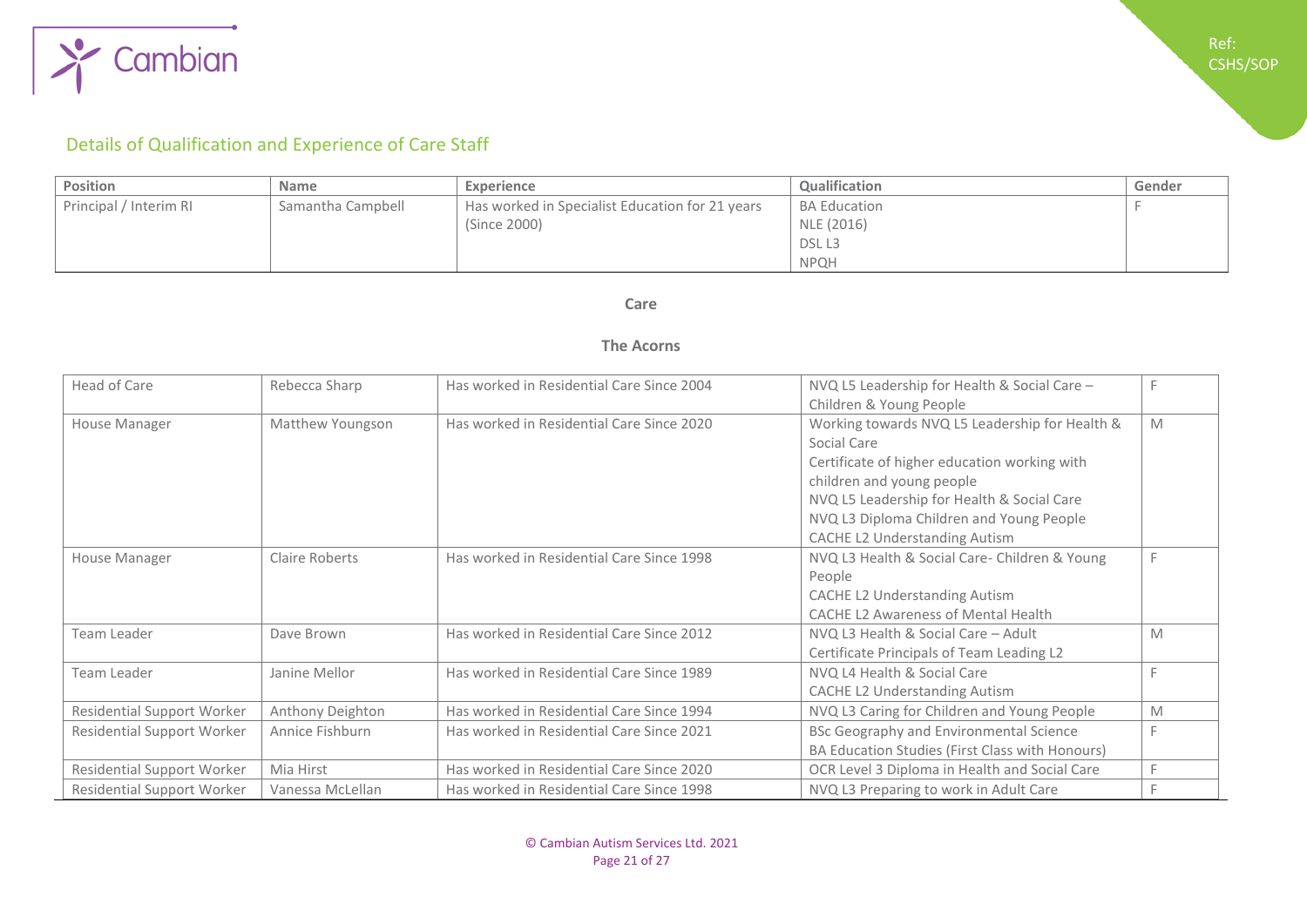|                                   |                  |                                           | NVQ L3 Health & Social Care - Adults               |   |
|-----------------------------------|------------------|-------------------------------------------|----------------------------------------------------|---|
|                                   |                  |                                           | NVQ L2 Health and Social Care                      |   |
| <b>Residential Support Worker</b> | Sarah Pentith    | Has worked in Residential Care Since 2021 | <b>GCSE</b>                                        |   |
| <b>Residential Support Worker</b> | Chantelle Robson | Has worked in Residential Care Since 2015 | <b>BSc Health Informatics</b>                      |   |
| <b>Residential Support Worker</b> | Dwight Brown     | Has worked in Residential Care Since 2020 | <b>CACHE L2 Understanding Autism</b>               | M |
| (Nights)                          |                  |                                           | <b>BSc Hons. Leisure Management</b>                |   |
| <b>Residential Support Worker</b> | Sophie Gibb      | Has worked in Residential Care Since 2016 | Dip. L3 (Working Towards)                          |   |
| (Nights)                          |                  |                                           | L2 Health & Social Care – Children & Young People  |   |
| <b>Residential Support Worker</b> | Jane Henderson   | Has worked in Residential Care Since 1973 | NVQ L3 Health & Social Care - Adults with Learning |   |
| (Nights)                          |                  |                                           | <b>Disabilities</b>                                |   |
| <b>Residential Support Worker</b> | Cara Morgan      | Has worked in Residential Care Since 2011 | NVQ L3 Health & Social Care - Adults               |   |
| (Nights)                          |                  |                                           |                                                    |   |
| <b>Residential Support Worker</b> | Mary Steele      | Has worked in Residential Care Since 1986 | NVQ L3 Health & Social Care - Adults               |   |
| (Nights)                          |                  |                                           | <b>CACHE L2 Understanding Autism</b>               |   |
| <b>Residential Support Worker</b> | Brenda Taylor    | Has worked in Residential Care Since 1984 | NVQ L3 Health & Social Care - Adults               |   |
| (Nights)                          |                  |                                           | <b>CACHE L2 Understanding Autism</b>               |   |
| <b>Residential Support Worker</b> | Emma Thompson    | Has worked in Residential Care Since 2007 | Dip. L3 (Working Towards)                          |   |
| (Nights)                          |                  |                                           |                                                    |   |

 $\rightarrow$  Cambian

Ref: CSHS/SOP

# **Beeches Cottage**

| Head of Care               | Rebecca Sharp   | Has worked in Residential Care Since 2004 | NVQ L5 Leadership for Health & Social Care -      |   |
|----------------------------|-----------------|-------------------------------------------|---------------------------------------------------|---|
|                            |                 |                                           | Children & Young People                           |   |
| <b>Residential Manager</b> | Romuald Stysial | Has worked in Residential Care Since 2009 | NVQ L5 Leadership for Health & Social Care-Adults | M |
|                            |                 |                                           | NVQ L3 Health & Social Care - Adults with LD      |   |
|                            |                 |                                           | NVQ L2 Health & Social Care                       |   |
|                            |                 |                                           | CACHE L2 Understanding Autism                     |   |
| House Manager              | John Curtis     | Has worked in Residential Care Since 1998 | Working towards NVQ L5 Leadership for Health &    | M |
|                            |                 |                                           | Social Care                                       |   |
|                            |                 |                                           | NVQ L3 Health & Social Care - Adult               |   |
|                            |                 |                                           | <b>CACHE L2 Awareness of Mental Health</b>        |   |
|                            |                 |                                           | <b>IOSH</b>                                       |   |
| Team Leader                | Dave Brown      | Has worked in Residential Care Since 2012 | NVQ L3 Health & Social Care - Adult               | M |
|                            |                 |                                           | Certificate Principals of Team Leading L2         |   |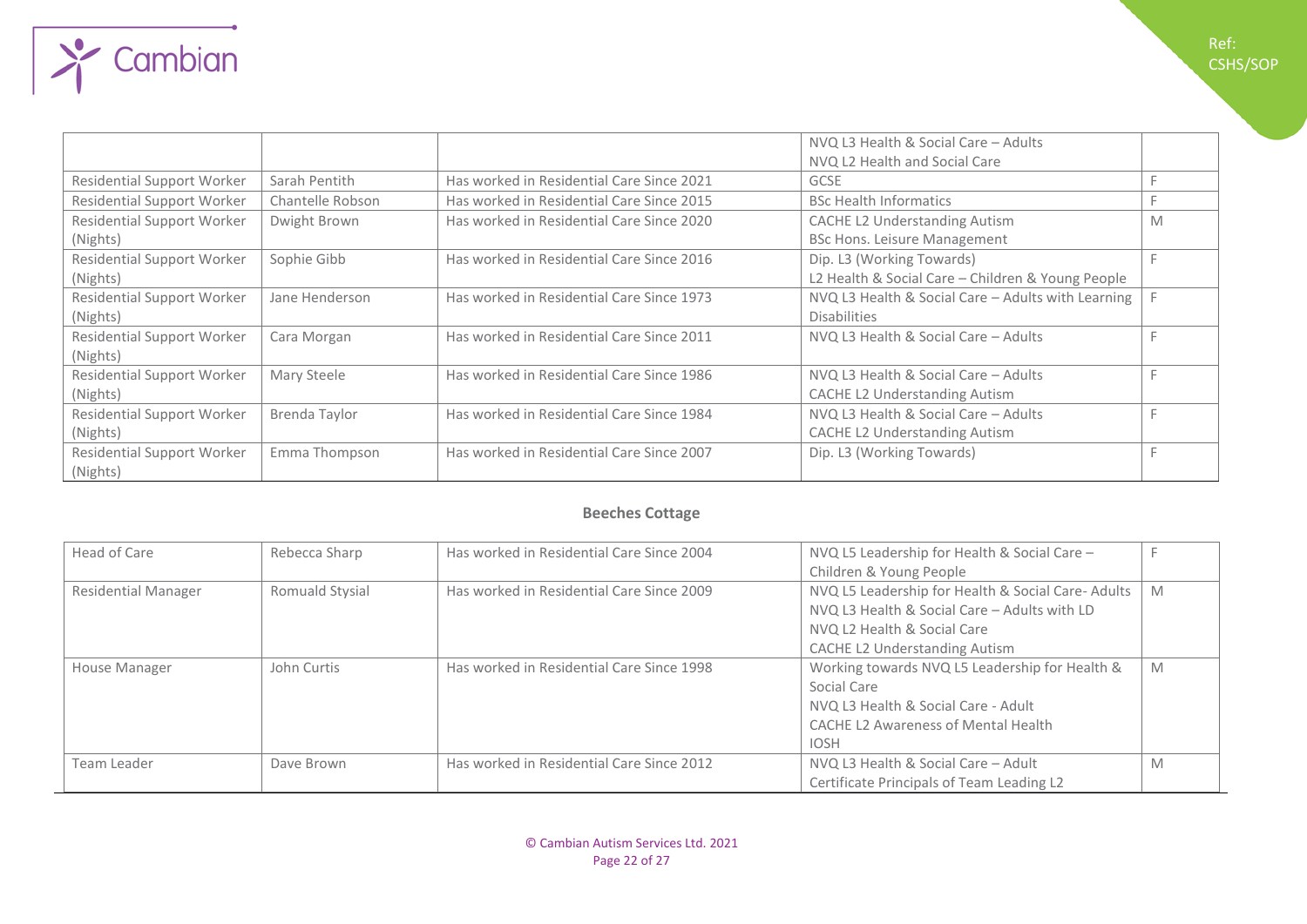

| Team Leader                       | <b>Bethan Cross</b>   | Has worked in Residential Care Since 2019 | Dip. L3 (Working Towards)                        | F |
|-----------------------------------|-----------------------|-------------------------------------------|--------------------------------------------------|---|
| Team Leader                       | Alexander Love        | Has worked in Residential Care Since 2020 | BSc Hons. Applied Sports & Exercise              | M |
| Team Leader                       | Alison Smithson       | Has worked in Residential Care Since 2000 | NVQ L3 Health & Social Care - Children           | F |
|                                   |                       |                                           | <b>CACHE L2 Counselling Skills</b>               |   |
|                                   |                       |                                           | CACHE L2 Principles of Team Leading              |   |
|                                   |                       |                                           | <b>CACHE L2 Understanding Autism</b>             |   |
| <b>Residential Support Worker</b> | <b>Tracey Acaster</b> | Has worked in Residential Care Since 2016 | Dip. L3 (Working Towards)                        | F |
|                                   |                       |                                           | <b>CACHE L2 Understanding Autism</b>             |   |
| <b>Residential Support Worker</b> | Diane Cromarty        | Has worked in Residential Care Since 2009 | NVQ L3 Health & Social Care - Children           | F |
|                                   |                       |                                           | Fda Supporting Learning and teaching             |   |
|                                   |                       |                                           | <b>CACHE Level 2 Counselling skills</b>          |   |
|                                   |                       |                                           | <b>CACHE L2 Awareness of Mental Health</b>       |   |
|                                   |                       |                                           | <b>CACHE L2 Understanding Autism</b>             |   |
|                                   |                       |                                           | CLAIT Level 1 & 2                                |   |
| <b>Residential Support Worker</b> | Leah Drake            | Has worked in Residential Care Since 2021 | Dip. L3 (Working Towards)                        | F |
|                                   |                       |                                           | L3 Extended Diploma Uniformed Public Services    |   |
| <b>Residential Support Worker</b> | Mary Hudson           | Has worked in Residential Care Since 2011 | NVQ L3 Health & Social Care - Adults             | F |
|                                   |                       |                                           | <b>CACHE L2 Understanding Autism</b>             |   |
| <b>Residential Support Worker</b> | Kirsty Nicholas       | Has worked in Residential Care Since 2021 | BTEC L2 Health & Social Care                     | F |
| <b>Residential Support Worker</b> | Peter Murphy          | Has worked in Residential Care Since 1998 | Dip. L3 (Working towards)                        | M |
| <b>Residential Support Worker</b> | Chantelle Robson      | Has worked in Residential Care Since 2015 | <b>BSc Health Informatics</b>                    | E |
| <b>Residential Support Worker</b> | Patricia Stephenson   | Has worked in Residential Care Since 2009 | NVQ L3 Health & Social Care - Adults             | F |
| <b>Residential Support Worker</b> | Deborah Swan          | Has worked in Residential Care Since 2009 | NVQ L3 Health & Social Care - Adults             | F |
| <b>Residential Support Worker</b> | Charlotte Walker      | Has worked in Residential Care Since 2009 | NVQ L3 Health & Social Care - Children and young | F |
|                                   |                       |                                           | people                                           |   |
|                                   |                       |                                           | CACHE L2 Awareness of Mental Health              |   |
|                                   |                       |                                           | <b>CACHE L2 Understanding Autism</b>             |   |
|                                   |                       |                                           | BA Psychology & Criminology                      |   |
| <b>Residential Support Worker</b> | Holly Bowern          | Has worked in Residential Care Since 2008 | L3 NVQ Certificate in Management                 | F |
| (Nights)                          |                       |                                           | L3 NVQ Health & Social Care - Adults             |   |
|                                   |                       |                                           | L2 NVQ Health & Social Care                      |   |
| <b>Residential Support Worker</b> | Joe Cheshire          | Has worked in Residential Care Since 2001 | Diploma L3 for Residential Childcare             | M |
| (Nights)                          |                       |                                           |                                                  |   |
| <b>Residential Support Worker</b> | Daniel Forry          | Has worked in Residential Care Since 2018 | NVQ L3 Understanding the development of          | M |
| (Nights)                          |                       |                                           | Children & Young People in Residential Care      |   |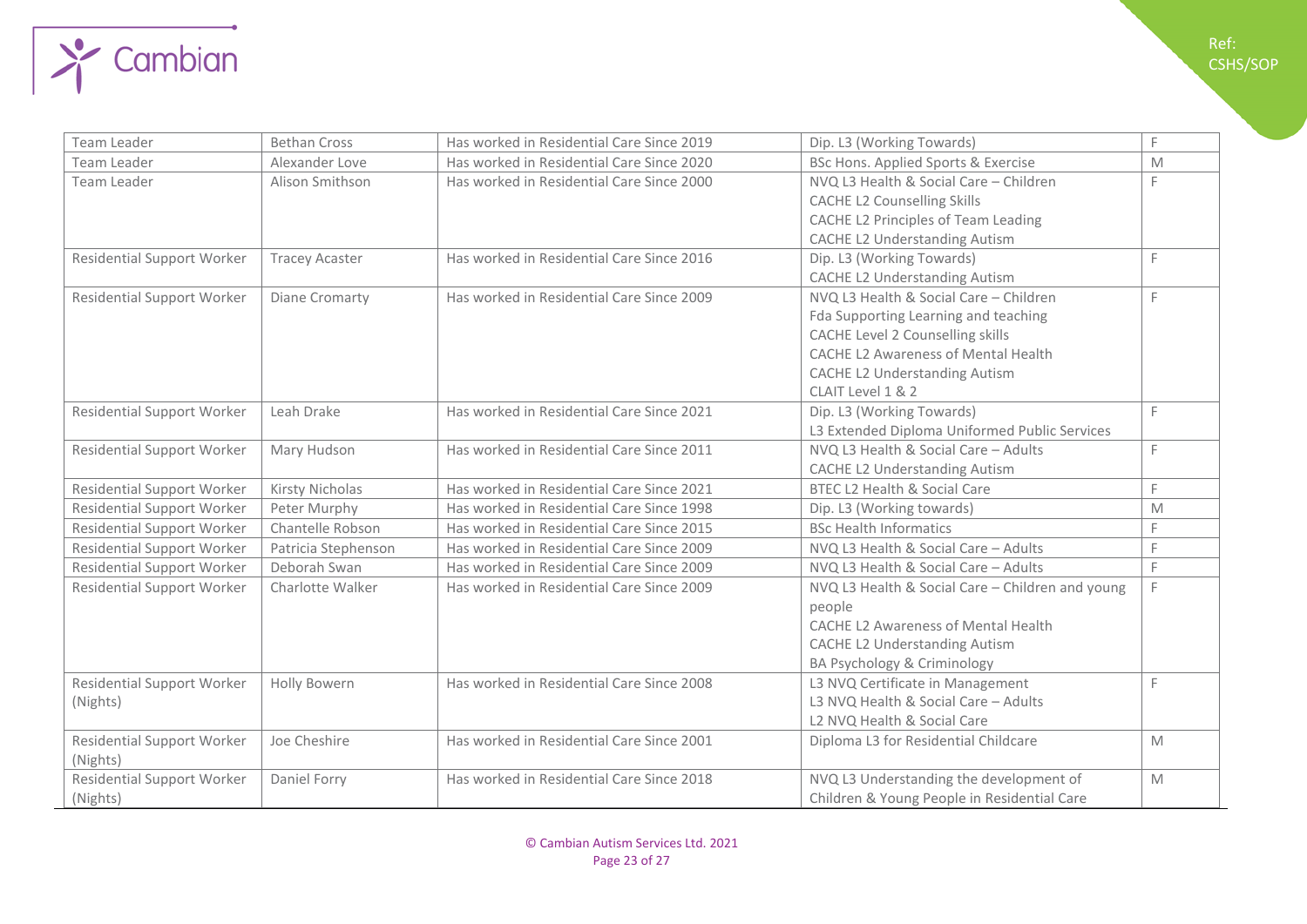

| Residential Support Worker   Sophie Peter | Has worked in Residential Care Since 2019 | BA Spanish Language, Literature, and Cultures |  |
|-------------------------------------------|-------------------------------------------|-----------------------------------------------|--|
| (Nights)                                  |                                           | <b>BA Arabic Studies</b>                      |  |

### **Clinical**

| LOCUM Clinical Psychologist | Andrea Moore           | Has worked in Psychology Since 1996           | Post MSc Diploma Counselling Psychology |  |
|-----------------------------|------------------------|-----------------------------------------------|-----------------------------------------|--|
|                             |                        |                                               | MSc Counselling Psychology              |  |
|                             |                        |                                               | BSc (Hons) Psychology & Communications  |  |
| LOCUM Speech & Language     | <b>Heather Whorley</b> | Has worked in Speech & Language Therapy since | <b>PEQ</b>                              |  |
| Therapist                   |                        | 2008                                          |                                         |  |
| Occupational Therapist      | Elizabeth Sykes        | Has worked in Occupational Therapy Since 2011 | Occupational Therapy BSc (Hons)         |  |
| Therapy Assistant           | Jolene Byrne           | Has worked in Residential Care since 2021     |                                         |  |

Staff and Management Structure of Cambian Spring Hill School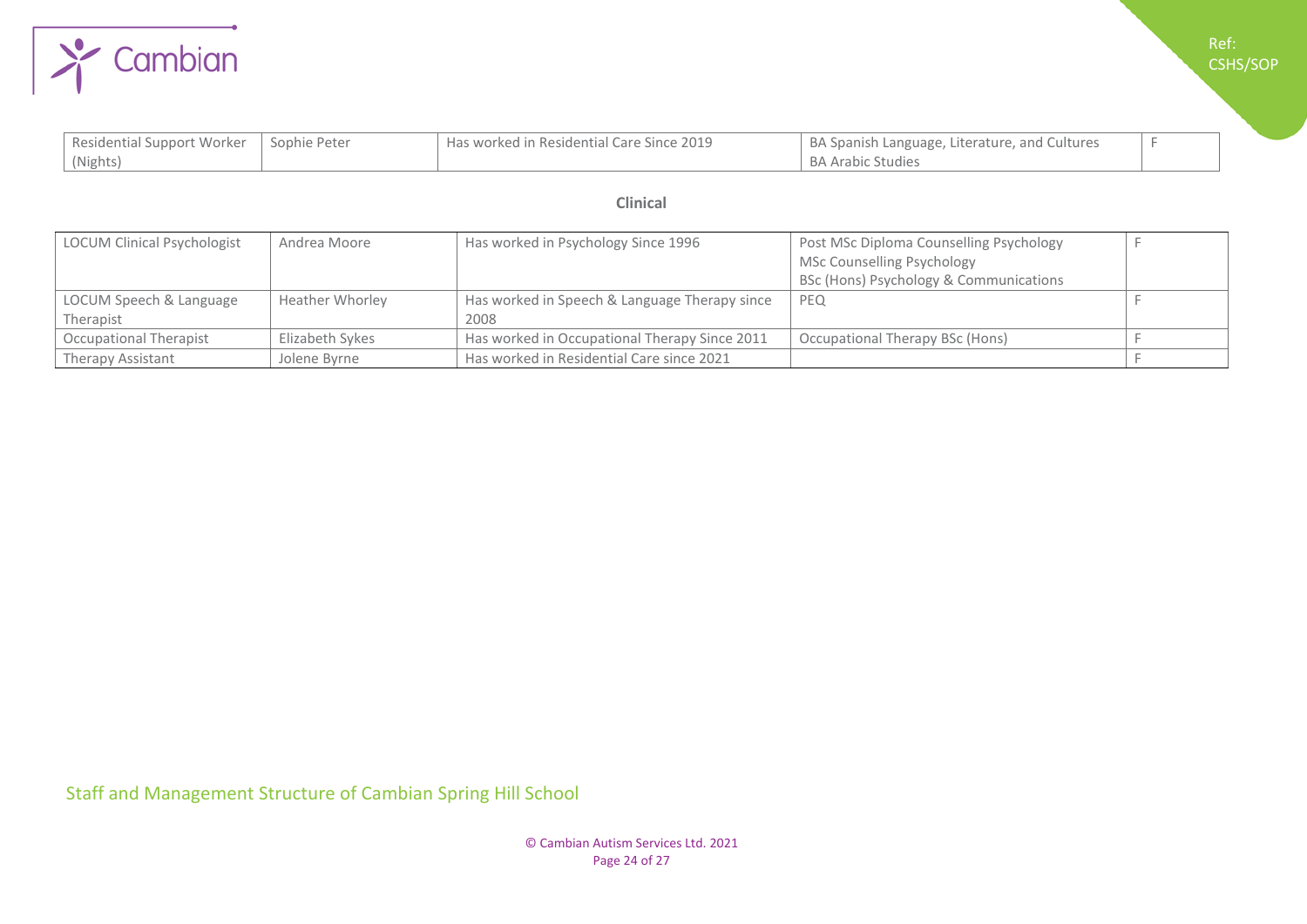

# **Beeches Cottage**



Page 25 of 27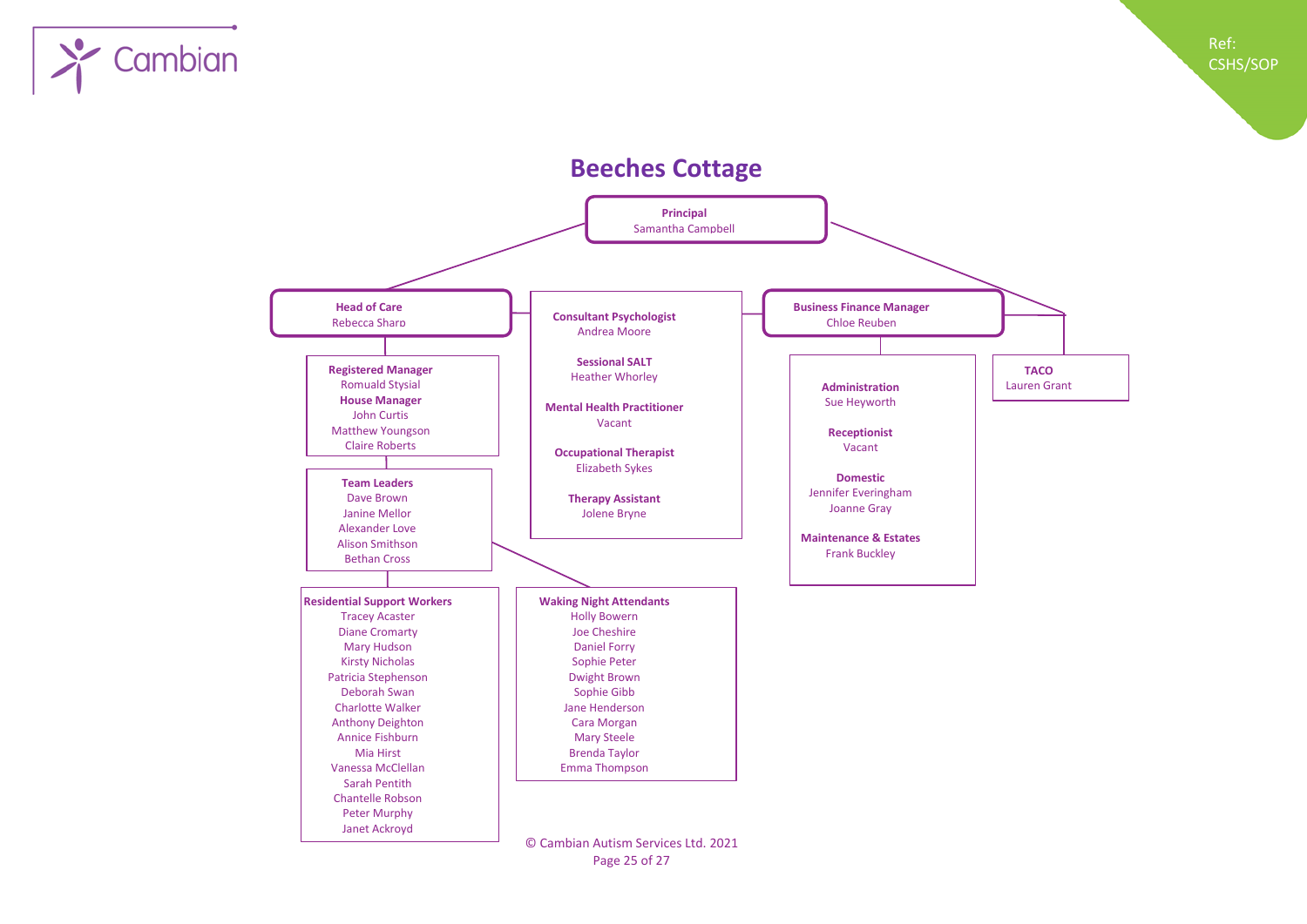# <span id="page-25-0"></span>Professional Supervision Arrangements for Staff, Educators and Health Care Professionals

Beeches Cottage is managed by the Cambian Group. Every member of staff, prior to commencing work, completes an initial 2-week induction which includes time set aside for observation of working practice and completion of Induction E-learning and Safeguarding training. During indication, staff spend some time in the school setting in order to develop a better understanding of the young person and to form positive working relationships with them.

There is a robust supervision policy in place. All staff with case management are supervised by a manager or Team Leader. Sessions take place every 6-8 weeks ensuring it meets the working reality of the service taking into account annual leave, shift patterns and school terms.

It is a requirement for care staff to have or work toward QCF Level 3 in Children's and Young People's Workforce following the successful completion of their 6-month probationary period.

When staff members initially start employment, they are placed on a 6-month probationary period; following their confirmation in post, they then continue to receive regular supervision and appraisal in line with Cambian policy.

# <span id="page-25-1"></span>Gender Status of the Home and Positive Role Models

Staff working at Beeches Cottage are of a balanced gender mix. All staff are trained and supported to present as positive role models. Staff are blended in teams across residential and education settings, with female staff leading on supporting all female students with personal care where appropriate.

# <span id="page-25-2"></span>10.Care Planning

Cambian

### <span id="page-25-3"></span>Admission Process

The majority of individuals are referred and placed by their Local Authorities, often supported by Social Services and sometimes Health Services. Occasionally, parents/carers approach us directly in relation to seeking a placement. During the referral process, consideration is given to how young people will adapt to the new environment and how the service can meet the needs of the individual, taking into consideration the impact on other young people accommodated at Beeches Cottage.

Prospective individuals are assessed initially in their own setting by senior staff.

All individuals will be assessed by our Assessment/Referral Team, which includes the Principal, Head of Care, Registered Manager and members of the Senior Leadership Team; against the Cambian Spring Hill School admission criteria/policy. Admissions and Transitions are comprehensively supported by our Admissions and Transitions Coordinator who also acts as a single point of contact during these processes, supported by the Registered Manager. A comprehensive Referral Impact Assessment is completed as part of this process.